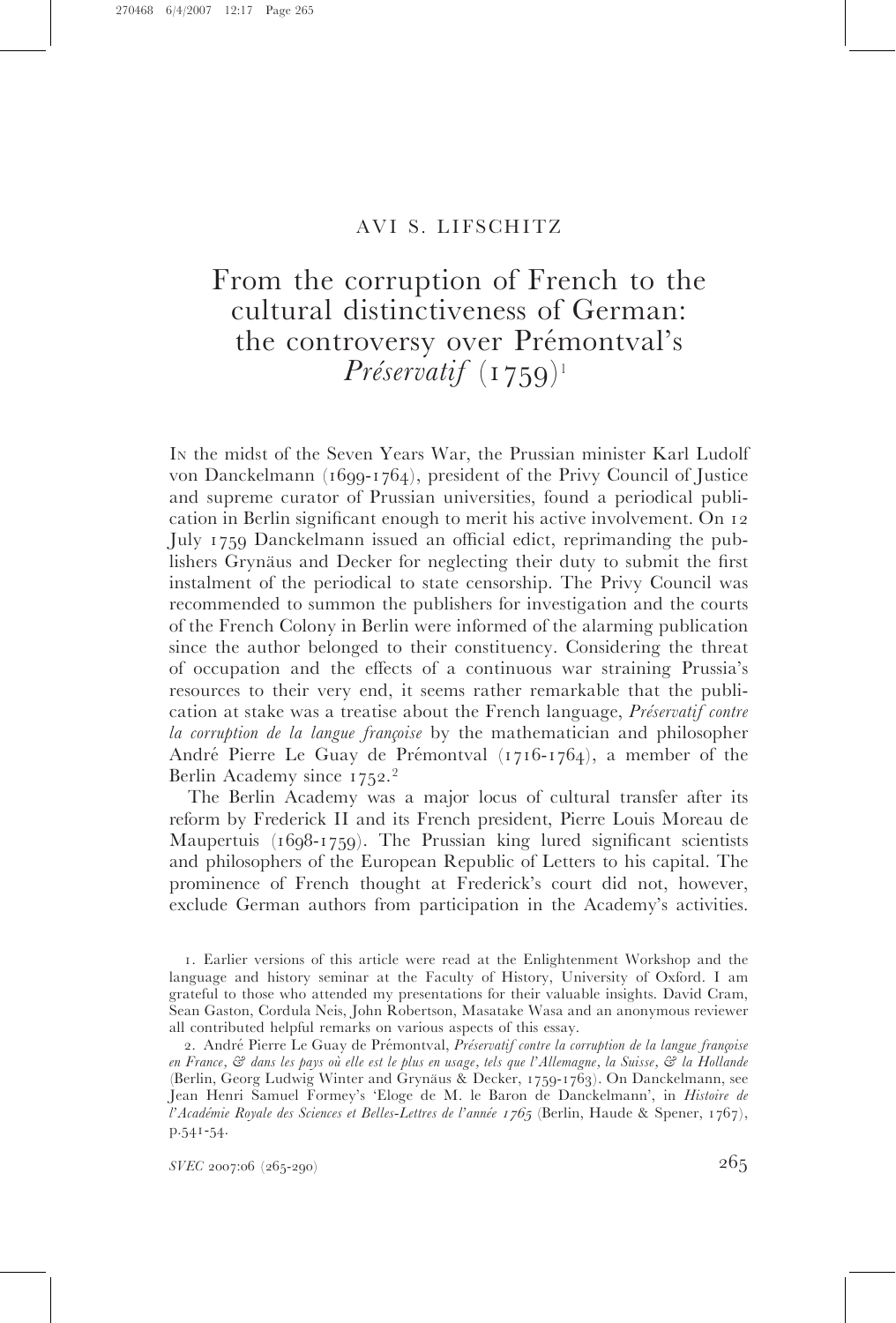The Academy was an important centre of Prussian intellectual life, and the tension embedded within that institution initiated several debates which touched upon fundamental themes of the local  $\text{Aut}$  Klärung. First and foremost among these issues was the status of Leibnizian–Wolffian philosophy. Christian Wolff (1679-1754), who popularised Leibniz's philosophy in both Latin and German by moulding it into thematic treatises, was one of the doyens of the early German Enlightenment (Frühauf klärung), advocating the possible and desirable reconciliation of revelation with reason. <sup>3</sup> Although most of Prussia's university professors, like Wolff himself, regarded the Academy as a stronghold of foreign intellectual influence, they participated in its annual prize contests and helped to generate public debates regarding its policies, decisions and scientific endeavours.

Both the Wolffian–Newtonian debate and the aversion of German universities to the Berlin Academy were revealed between 1746 and 1747, in the controversy surrounding the prize contest on the concept of monads. The ensuing König affair from  $1751$  to  $1753$  (a debate over the authenticity of Maupertuis's 'principle of least action', involving Frederick II and Voltaire) further exacerbated the social and intellectual animosities within the local public sphere. The hostility between university professors and the Berlin academicians may also have been affected by the tension between the traditional *érudits* of the Republic of Letters and the *philo*sophes, a conflict discernible in various centres of Enlightenment Europe.

The background for most of the discussions at the Academy in the 1740s and the 1750s was the ongoing debate over the principles of Leibnizian philosophy. At stake were not only the concepts of monads, theodicy and 'the best of all possible worlds', but also significant issues in epistemology and the philosophy of science. Papers read at the Academy and submitted for its prize contests concerned the nature of physical action (Newtonian forces versus Cartesian mechanics), the conservation of motion and power (from small-scale collisions to the entire cosmos), teleology and natural theology. Discussions of language were not conducted independently of these philosophical debates. Locke's and Leibniz's conceptions of language were part of more general theories of the mind, nature and representation; this was also the case with Prémontval, Formey, Michaelis, Mendelssohn and Herder.<sup>4</sup>

3. Wolff's expulsion from Prussia in 1723 for the alleged determinism of his philosophy made him a local champion of the Enlightenment. His restoration to the Prussian University of Halle in 1740 by Frederick II further enhanced his reputation.

4. For the close correspondence between epistemology and language in a debate between Turgot and the Academy's president Maupertuis, see Avi S. Lifschitz, 'Language as the key to the epistemological labyrinth: Turgot's changing view of human perception', Historiographia linguistica 31 (2004), p.345-65. On the Berlin debates on language, see Hans Aarsleff, 'The tradition of Condillac: the problem of the origin of language in the eighteenth century and the debate in the Berlin Academy before Herder', in From Locke to Saussure (London, 1982), p.146-209. On the wider philosophical issues, see Gerda Haßler, Sprachtheorien der Aufklärung zur Rolle der Sprache im Erkenntnisprozeß (Berlin, 1984).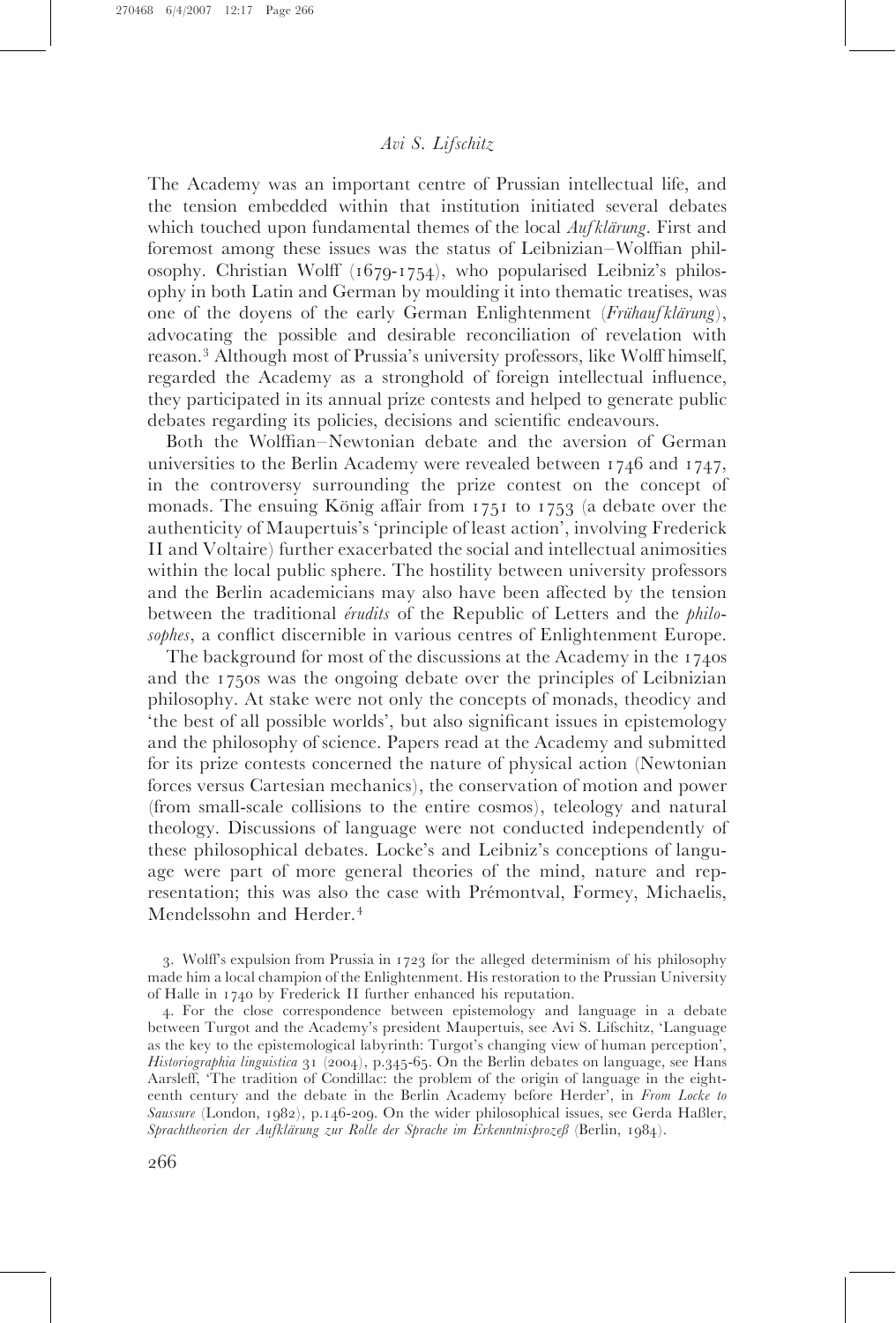In the Préservatif contre la corruption de la langue françoise Prémontval wished to draw attention to common mistakes in speech and writing, to eradicate practices influenced by inappropriate models and finally to provide his readers with the principles of eloquence. This apparently innocent enterprise attracted the attention of Prussian officials only five days after its publication. The ensuing threat to ban its publication became the subject of a lengthy affair, involving some of the most significant academic figures of the time. The personal animosity between the Préservatif's author, Prémontval, and the perpetual secretary of the Berlin Academy, Jean Henri Samuel Formey (1711-1797), was amply demonstrated over the pages of the *Préservatif*, offering a rare insight into the complex web of tensions in mid-eighteenth-century Berlin and its Academy of Sciences and Belles-Lettres.<sup>5</sup> The Préservatif affair was not confined to linguistic and theoretical matters but had much to do with the social status and philosophical outlook of local Huguenots, in contrast to that of French philosophers persecuted in France and granted asylum in Prussia by Frederick II. The debate also concerned several other issues: academic freedom in an absolutist regime, the material production and distribution of texts, conduct and etiquette in the Republic of Letters, the questions of determinism and free will, and the formation of group identities in eighteenth-century Germany.<sup>6</sup>

# i. The nominal merits of languages

Born in 1716 in Charenton, Prémontval was educated in Paris, where he experienced an intellectual crisis upon his initial introduction to philosophy. As recounted in his *Mémoires* (published in 1749, when Prémontval was only thirty-three), at a very young age he became a Pyrrhonist and an atheist. In the following years, however, Prémontval modified his views into a version of deism. Denying most of the central dogmas of Christianity, he still believed in a God creator that was essentially good and just.<sup>7</sup> It was when Prémontval decided to challenge traditional forms

7. Mémoires d'André Pierre Le Guay de Prémontval, Prof. en mathématiques et belles-lettres (The Hague, 1749). See also Prémontval's 'Profession de foi' in his Le Diogène de D'Alembert, ou Diogène décent (Berlin, aux dépens de la Compagnie, 1754), where he subscribed to most

<sup>5.</sup> On Formey, see Jens Häseler, 'Samuel Formey, pasteur huguenot entre Lumières françaises et Aufklärung', Dix-huitième siècle 34 (2002), p.239-47; Werner Krauss, 'Ein Akademiesekretär vor 200 Jahren: Samuel Formey', in his Studien zur deutschen und französischen Aufklärung (Berlin, 1963), p.53-62; Ann Thomson, 'Formey, Jean Henri (1711-1797)', in Dictionnaire des journalistes <sup>1600</sup>-1789, ed. Jean Sgard (Oxford, 1999), p.402-406.

<sup>6.</sup> Though it involved important figures at the Berlin Academy, the controversy is mentioned only in a footnote in the longest account of this institution's history: Carl Gustav Adolf von Harnack, Geschichte der Königlich Preußischen Akademie der Wissenschaften zu Berlin, 3 vols in 4 (Berlin, 1900), vol.1.1, p.314. Jean-Baptiste de Boyer, marquis d'Argens (1704- 1771), head of the class of belles-lettres at the Academy, regarded it as one of the most famous quarrels in Berlin; see Histoire de l'esprit humain, ou Mémoires secrets et universels de la  $r$ épublique des lettres, 14 vols (Berlin, 1765-1768), vol.8 (1767), p.559-66.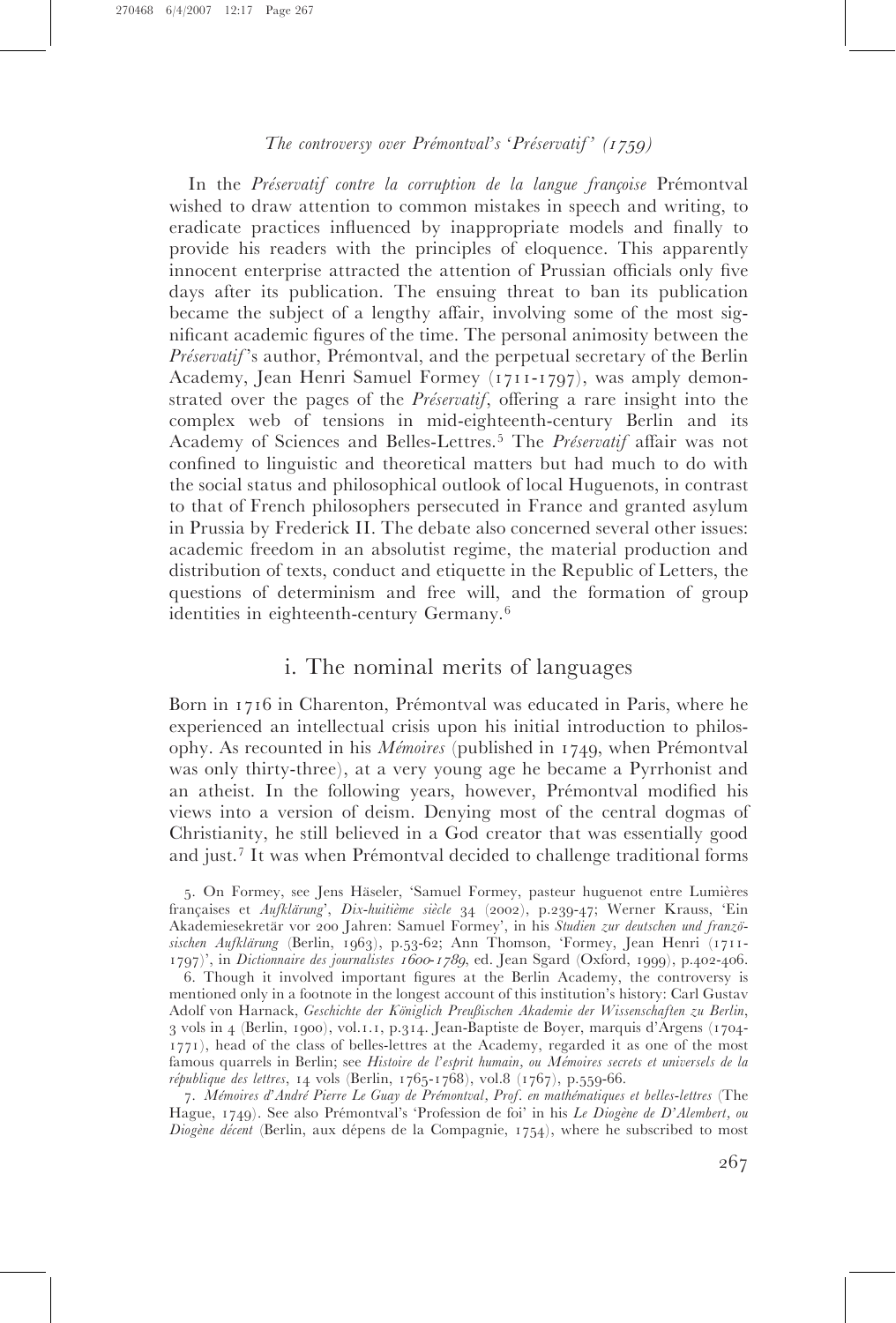of education by giving free public lessons in mathematics that he met Denis Diderot  $(1713-1784)$ . Diderot, who was probably one of Prémontval's students, shared his passion for mathematics. Perhaps the most famous reference to the now-forgotten Prémontval was made by Diderot in *Jacques le fataliste*, whose main theme resembles Prémontval's preoccupation in the mid-1750s with the problem of free will.<sup>8</sup> There is no evidence, however, that Diderot ever read any of the works Prémontval published in Berlin; he may have only relied on early memories when writing *Jacques le fataliste* at the end of the 1770s.<sup>9</sup>

Following disputes with both the Jesuits and some professors of mathematics, Prémontval and his future wife fled France in  $1744$  to spend several years in Holland and Switzerland, where they married and converted to Protestantism (1746). Prémontval's arrival in Berlin (1752) prompted a detailed study of Leibniz and Wolff, which forced him to reassess his views on providence and determinism in a series of publications: Pensées sur la liberté and Le Diogène de D'Alembert, ou Diogène décent  $(1754)$ , Du hazard sous l'empire de la providence, pour servir de préservatif contre la doctrine du fatalisme moderne  $(1755)$  and Vues philosophiques  $(1757)$ . In these works Prémontval unleashed a fierce attack on Leibniz and Wolff, whom he saw as enemies of free will and advocates of fatalism (a word he was apparently the first to coin in its modern meaning).<sup>10</sup> As a prolific member of the class of speculative philosophy at the Berlin Academy, Prémontval sat on the jury of the  $1755$  prize contest on Pope's optimism and the 1763 prize contest on certainty in metaphysics. He also proposed the subject for the 1759 competition, the reciprocal influence of language and opinions.<sup>11</sup> When Prémontval announced the publication of his Préservatif contre la corruption de la langue françoise in January 1759, it was interpreted by contemporaries as a change of course. He appeared to have moved from a controversial critique of the most popular system in German academic circles to a more prosaic, practically orientated project.

of the tenets of contemporary natural theology: God's existence, providence and revealed religion 'which is pure Christianity mediated by God, belonging to no sect' (p.114-15).

8. 'Avez-vous entendu parler d'un certain Prémontval qui donnait à Paris des leçons publiques de mathématiques? [...] Mlle Pigeon allait là tous les matins [...]. Un des professeurs, Prémontval, devint amoureux de son écolière, et tout à travers des propositions sur les solides incrits a` la sphere, il y eut un enfant de fait' (Denis Diderot, Œuvres, ed. Laurent Versini, 5 vols, Paris, 1994, vol.2, p.759). On Pre´montval in Paris see Georges Dulac, 'Louis-Jacques Goussier, encyclopédiste et... "original sans principes"', in Recherches nouvelles sur quelques écrivains des Lumières, ed. Jacques Proust (Geneva, 1972), p.63-110 (73-77) and Elisabeth Badinter, Les Passions intellectuelles, vol.1: Désirs de gloire (1735-1751) (Paris, 1999), p.220-21. 9. Franco Venturi, Jeunesse de Diderot (1713-1753) (Paris, 1939), p.33-36.

10. Georges May, 'Le fatalisme et Jacques le fataliste', in Thèmes et figures du siècle des Lumières – mélanges offerts à Roland Mortier, ed. Raymond Trousson (Geneva, 1980), p.162-74; Christophe Paillard, 'Le problème du fatalisme au siècle des Lumières', doctoral dissertation, Jean Moulin University, Lyon III, 2000 (see chapter entitled 'Prémontval ou la dénonciation du "fatalisme leibnizien"').

11. On Prémontval and the 1759 contest, see Formey's Lettres sur l'état présent des sciences et des mœurs (Berlin, Haude & Spener, 1760), 2 October 1759, p.224.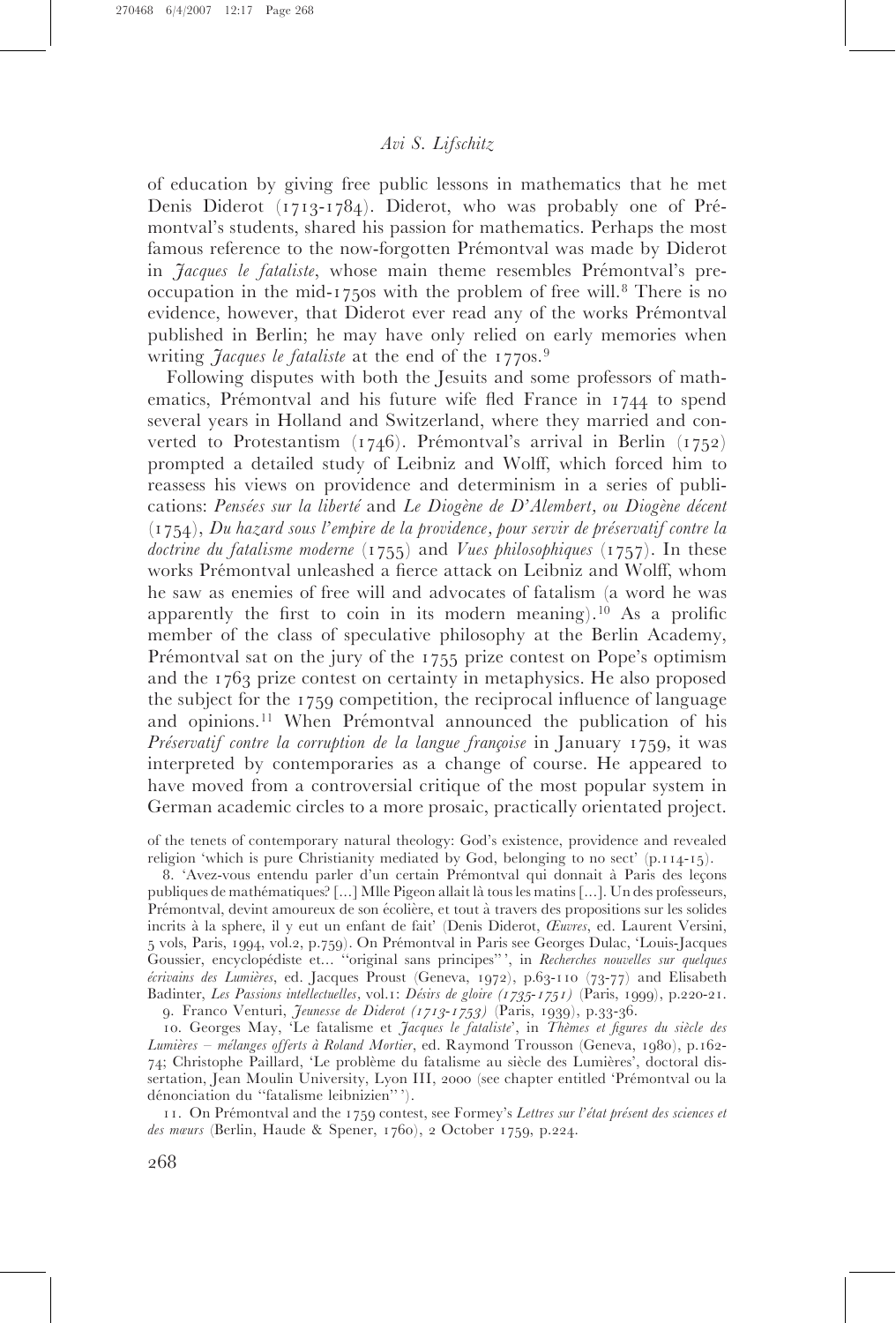But these expectations were proven to be misplaced when the first issue of the work appeared in July 1759. Prémontval applied his philosophical rigour to the use of French in Germany in a provocative manner, directing his critique at both Huguenot scholars and German adherents of Leibniz.

Despite the purist associations the title evokes, in the *Préservatif* Prémontval presented an innovative conception of linguistic uniqueness and genius. In the prospectus for subscribers, Prémontval claimed that if French were to change significantly outside France, it would lose its status as the common language of merchants, aristocrats and men of letters across Europe. French would thus become a common language only nominally, due to the widening gap between its local dialects and a literary 'high French' that would be taught and learned in the same manner as Latin. This ominous vision concerning the future of French was the main motive for Prémontval's linguistic preservative. The entire work is grounded in a desire to maintain a universal tool of communication rather than in an endorsement of any inherent qualities in the French language. In fact Prémontval argued that this common language of Europe was quite poor compared to others. Less sweet then Italian, less majestic than Spanish, less concise than English and certainly less energetic than German, it owed its primacy to an arbitrary combination of all these properties, to what Prémontval called 'a certain temperament of mediocre qualities'.<sup>12</sup>

The same opinion about the relative merits of French was reiterated a year later in the fourth part of the *Préservatif*, in an essay against the 'gallicomania' of the Germans that has led them to neglect their own language in favour of French.<sup>13</sup> Prémontval notes there that he knows Germans who are acquainted with a single German dialect in its simplest form, entirely ignorant of contemporary German literature and proud to read only French. They were surprised to hear that Prémontval, a Frenchman in Prussia, thought highly of their mother tongue and several German authors, particularly Albrecht von Haller (1708-1777). Such a state of affairs, according to Prémontval, was extremely detrimental to both languages. French was being distorted and abused in Germany, as its speakers emulated the most superficial Parisian fashion. Locals used 'germanised' French words for numerous terms, though there existed three or four better names for the same objects in German. They thus discouraged potential authors of German works and delayed the desired development of classic literature in German. Prémontval contrasted this situation with the relationship between France and England, a healthy and enriching literary rivalry since the English – unlike the Germans – did not suffer from an excessive passion for French and did not subjugate

13. Based on a lecture Prémontval gave at the Academy on 22 November 1759 (Die Registres der Berliner Akademie der Wissenschaften 1746-1766. Dokumente für das Wirken Leonhard Eulers in Berlin, ed. Eduard Winter, Berlin, 1957, p.253).

<sup>12.</sup> Prémontval, Préservatif, p.iii-iv.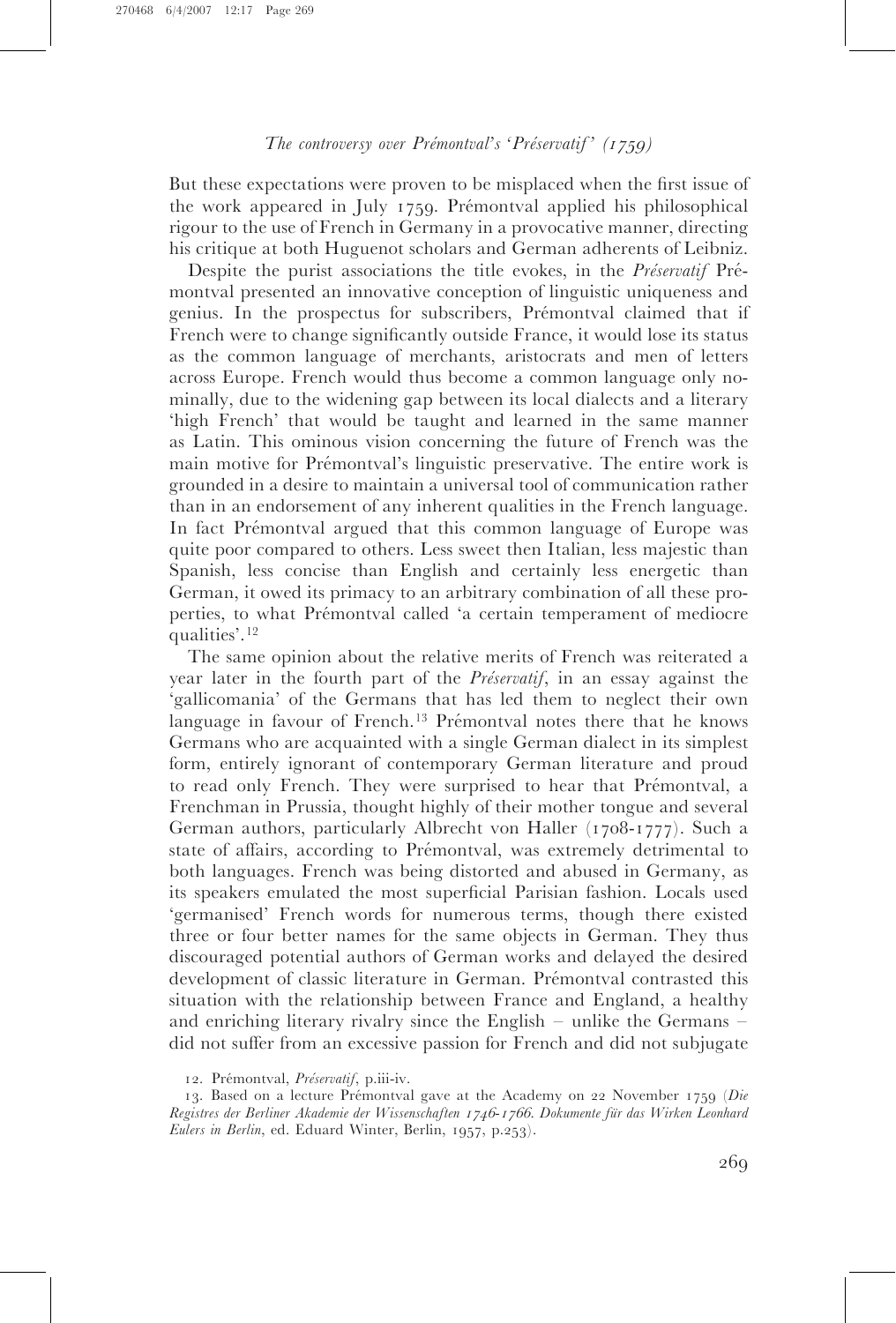themselves to a foreign culture while abandoning their own. Eventually, Prémontval wrote, most Germans are 'making themselves doubly barbaric in their own country', mastering neither German nor French.<sup>14</sup> Several essays in the *Préservatif* included exhortations to the Germans to cultivate their own language and culture (*Préservatif*, p.242 and p.295-96):

C'est cette supériorité [du français], ALLEMANS, ANGLOIS, DANOIS, RUSSES-mêmes, que je vous conseille de disputer; & vous le pouvez avec succès, si vous vous y prenez comme il convient. [...]

L'Allemand montrera autant de délicatesse que le François, autant de profondeur & d'élévation que l'Anglois, quand il sera dans la vraye route; mais il n'y est point. J'impute à la passion excessive qu'il a pour notre Langue, & peut-être pour toute les Langues excepté la sienne; j'impute, dis-je, à ce travers les écarts où il a donné, et je ne les impute qu'à cela. Sa langue se prête à tout; que ne la cultive-t-il comme il devroit?

Prémontval's fierce critique of the flawed use of French in Germany was not meant to denigrate the German nation. In a footnote to the first issue of the *Préservatif*, Prémontval wished to distinguish between the speakers and their linguistic habits: 'Quand il est question de Langue Françoise, toute nuance *germanique* est très vicieuse. Mais s'il agissoit de la bonté et de la solidité du caractere, à cet égard nos Francois feroient bien de songer à se germaniser; & je travaille moi-même à me germaniser autant que je puis'  $(Pr\acute{e}servatif, p.q2, emphasis in the original).$ 

The view that each language possesses its own merit, incommensurable with that of another language and immeasurable by foreign standards, was accompanied by Prémontval's noteworthy account of the inner workings of languages. The relativity of differences between languages was compared to the way certain manners of speech become standardised, or where and how bon usage originates. While various contemporaries argued for the genius of particular languages (using, for example, the assertion that French syntax corresponds to the natural order of thought), Prémontval distinguished between nominal and real features of language. In his opinion linguistic signification is arbitrary and language is purely conventional. It is usage more than any intrinsic attributes that bestows 'beauty' or 'propriety' on certain expressions. Prémontval took as an example the French numerical system: it might be deemed 'absolutely better' to say septante, huitante and nonante instead of soixante-dix, quatrevingts and quatre-vingt-dix, but once usage had accepted the latter manner of counting, it is conventionally crowned bon usage.

Due to its arbitrary character, language requires general conventions, common usage over a wide territory and a single authority or cultural

<sup>14.</sup> Préservatif, p.293-94. In other works Prémontval asserted that the Germans are more profound than the French since they are occupied with the nature of things, whereas the French are merely masters of specious language and style (Prémontval, Diogène décent, p.42-43; Du hazard sous l'empire de la providence, pour servir de préservatif contre la doctrine du fatalisme moderne, Berlin, J. C. Kluter, 1755, p.iii-iv).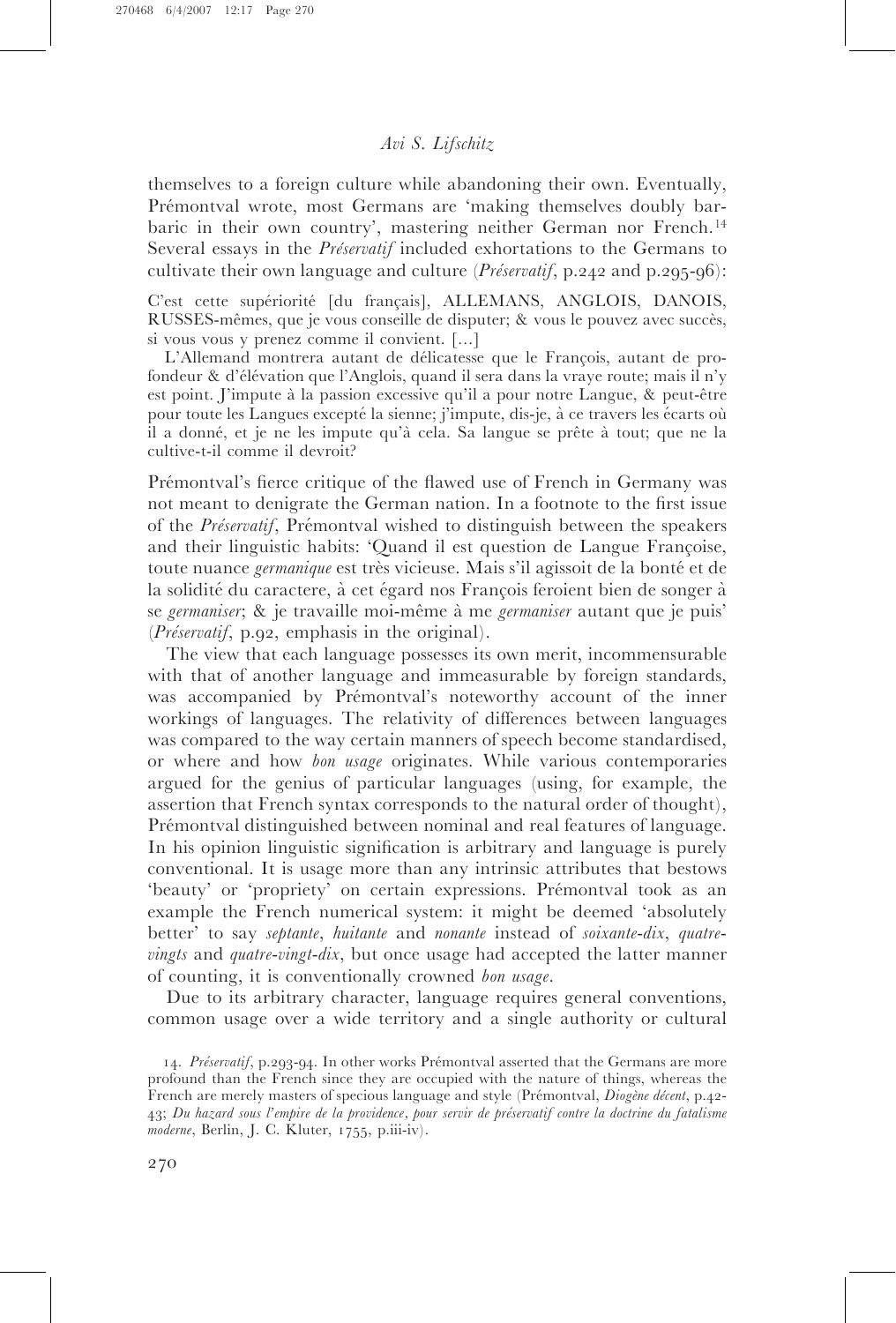centre to function as its arbiter. This was, as Prémontval suggested, Germany's misfortune: though superior to French in various respects, the German language was not codified in widely accepted dictionaries, nor moulded into exemplary forms by classic authors, a process French had undergone in the seventeenth century. Moreover, the political fragmentation of the Holy Roman Empire had prevented the development of a single cultural capital, expanding the reign of French in the different courts of the Empire.<sup>15</sup>

Prémontval supplied his readers with little practical advice (such as the correct way to date a letter in French) while dedicating most of his  $Pr\acute{e}$ servatif to severe attacks on the propagators of bad style in Germany, the 'demi-françois' or 'soi-disant françois'. Behind the façade of an introduction into the secrets of pure (or at least well-regulated) French, Prémontval was drawing the dividing line between native speakers in the literal sense – French speakers who were born and bred in France – and foreigners, or native speakers who were brought up abroad and exposed only to a corrupt style. In several of his remarks, Prémontval explicitly addressed the 'Colonists' – members of the large Huguenot community in Berlin.<sup>16</sup> Asserting his authority as the only French-speaking member of the Berlin Academy who was actually French, Prémontval further distinguished himself from the Huguenots, the most noticeably bilingual community in Berlin.<sup>17</sup> Unlike most of the French figures in the king's entourage, the Huguenots respected the German language and used it as a vehicle for integration into Prussian society and administration. Prémontval's sharp critique of the Franco-German linguistic  $m\acute{e}$ lange was therefore aimed not only at young German aristocrats and bourgeois who wished to fashion themselves as *gens du monde*, but at the literary style of the Huguenots. Bad style was allegedly epitomised by Formey, whom Prémontval saw as one of the chief causes of the corruption of the French language in Germany.

The first issue of the *Préservatif* is interspersed with barely concealed references to Formey, though the secretary of the Academy is never explicitly named. Prémontval talks, for example, of 'a certain author who, since the deaths of Beausobre and Lenfant, enjoys the reputation of these

17. Pre´montval's account is inaccurate. Several other Frenchmen (apart from the president Maupertuis) had been members of the Academy (for example La Mettrie, who died in 1751). The marquis d'Argens was director of the class of belles-lettres from 1750 until his death in 1771.

<sup>15.</sup> Prémontval, Préservatif, p.238-53.

<sup>16.</sup> Driven out of France by Louis XIV's revocation of the Edict of Nantes in 1685, the Huguenots were lured to Prussia by the Great Elector Frederick William (1620-1688), who offered them various privileges. The Huguenot community in Berlin was the largest in Prussia, amounting in 1700 to a fifth of the city's population. See Hugenotten in Berlin, ed. Gottfried Bregulla (Berlin, 1988), p.476-77; Jürgen Wilke, 'Die französische Kolonie in Berlin', in Berlin 1650-1800: Sozialgeschichte einer Residenz, ed. Helga Schultz, 2nd edn (Berlin, 1992), p.352-430.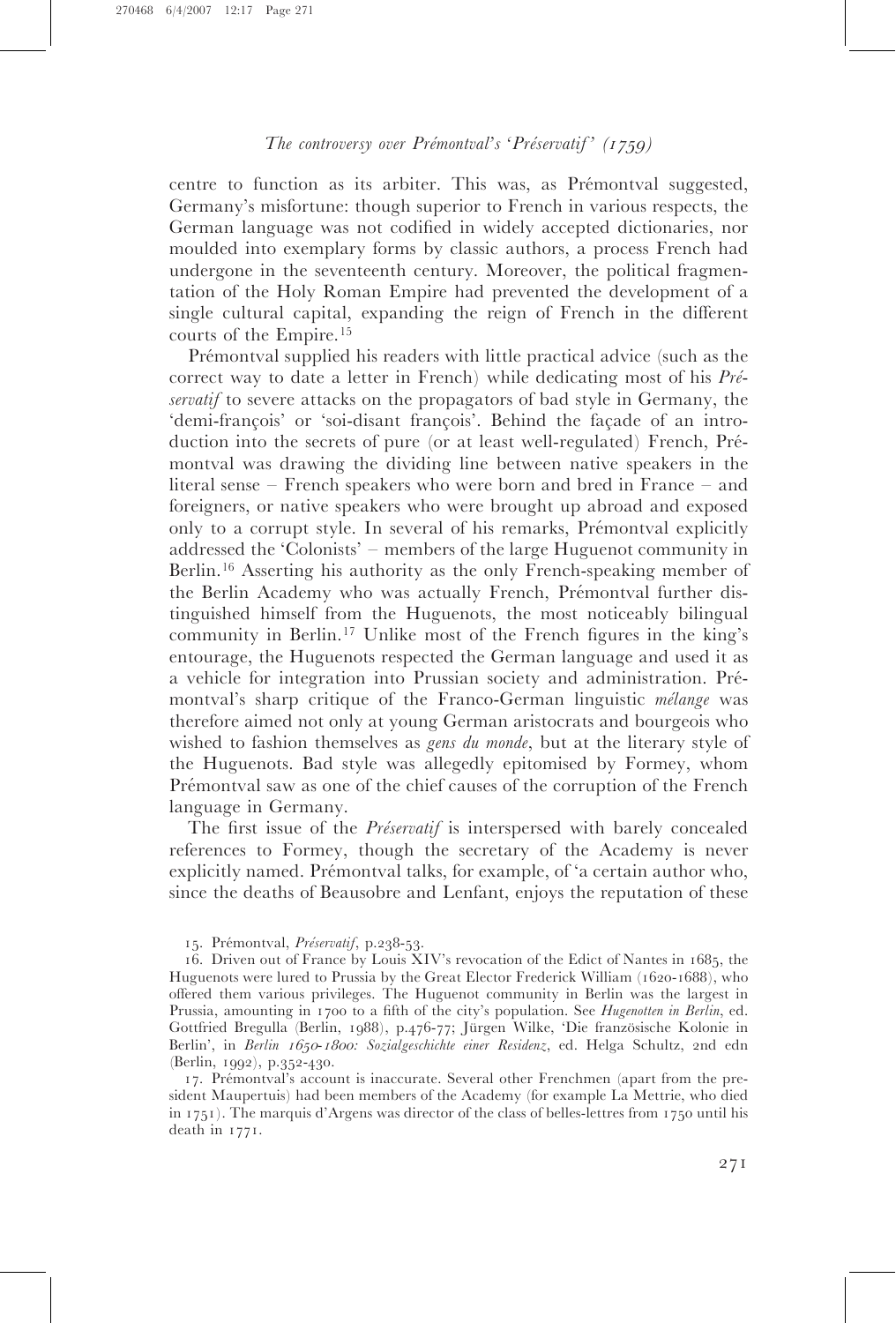great men'.<sup>18</sup> It might have been expected that Prémontval, a vigilant opponent of Leibniz and Wolff, would attack the philosophical content of works by Formey, who devoted considerable efforts to the dissemination of Wolffian philosophy. But whenever Formey is concerned, the critique deals almost exclusively with his style, which Prémontval likened to the frivolity and superficiality of the leading philosophes. With a somewhat missionary zeal, Prémontval attacked the light, quasi-aristocratic conversational style  $(Pr\acute{e}srvati\acute{f}, p.52)$ :

Il n'est plus possible a` qui que ce soit d'ouvrir la bouche: les discours les plus graves, de même que les plus indifférens, sont une perpétuelle matiere d'insipides Bouffonneries; & ce qui est le pire, d'Obscénités infames. Ni les jeunes Personnes, ni les Femmes respectables, ne sont épargnées. Et qui sont celles après tout qui veulent qu'on les épargne? en est-il beaucoup? Ne les voit-on pas briller ellesmêmes en ce genre, & faire assaut de fine & délicate plaisanterie avec le Bel-esprit du cercle? Si elles ne peuvent lui tenir tête, ce qui est rare! du moins leurs applaudissements ne lui manquent pas. Rien n'établit mieux la réputation d'un Homme dans les Sociétés choisies.

Wondering whether French was being corrupted in France itself, Prémontval distinguished between the grammatical and stylistic aspects. Vaugelas and other prescriptive linguists had brought about a 'grammatical revolution', aided by the publication of several good dictionaries and codified in the works of Corneille, Molière and La Fontaine. Style, however, was an entirely different issue. France's problem was not that its writers lacked *esprit*, but that they had too much of it. Contemporary French authors tended to express themselves in a light style, full of witticisms and specious brilliance. It should also be noted that when Prémontval refrains from assuming the role of reformator in France, he assigns this task to the *philosophes*' enemy, the literary critic Elie Fréron  $(1718-1776,$  editor of the journal  $L'Ann\acute{e}\$  littéraire).

Prémontval denounces the local taste for *pagnoteries*, which he defines by binding together all the impertinent expressions, quips, jibes and verbal mischief he encountered in France, capping them with obscenity. This fashion was allegedly promoted by men of letters who, while presenting themselves as transmitters of philosophical truths, 'prostitute themselves in lowly works and obscene style', turning scholarly journals into a 'detestable genre of *bel-esprit' (Préservatif*, p.58, 61). Prémontval's examples were all taken from works by Formey, where the Academy's secretary had tried to infuse theological and philosophical treatises with lively references to women and the relations between the sexes. Formey modelled his serial introduction to Wolffian philosophy, La Belle Wolfienne  $(1741-1753)$ , on Fontenelle's Entretiens sur la pluralité des mondes (the conversations in Formey's work centred around Espérance, an aristocratic lady strolling

18. Prémontval, Préservatif, p.3. Isaac de Beausobre (1659-1738) and Jacques Lenfant (1661-1728) were prominent scholars in the Berlin Refuge.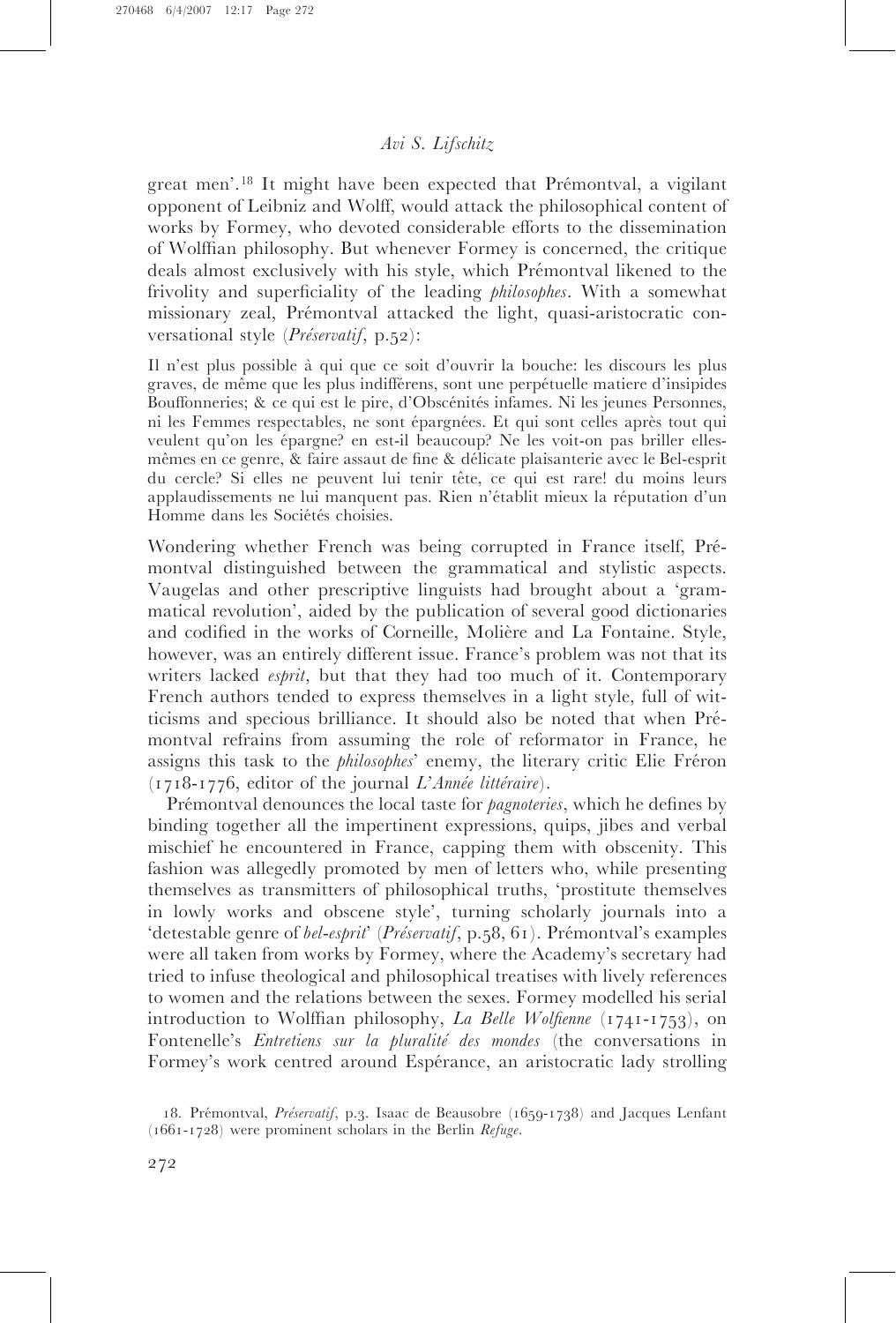along the Spree and the gardens of Charlottenburg). In Lettres sur la  $p$ rédication of 1753, Formey (also a Calvinist priest) humorously proposed the formation of a public institution that would free the clergy from the burden of husbandry while 'satisfying their natural needs'. In his  $M\acute{e}langes$ philosophiques (1754) Formey explained the concepts of attraction and force in Wolffian philosophy by reference to the self-restraint required not to respond to the charms of a beautiful woman.<sup>19</sup> Rather than seeing these instances as harmless attempts at the popularisation of complex philosophical theories, Prémontval deemed them a coarse debasement of the fine and delicate style codified in Louis  $XIV's$  grand siècle.

# ii. Academic manners and frictions

This unusual attack by a member of the Academy on its perpetual secretary did not go unnoticed, as attested by Danckelmann's prompt warning to the publishers and the threat of legal procedures against Prémontval. The edict declared that Prémontval's attack on Formey was 'most indecent and punishable', further noting that individual academicians did not enjoy in their private capacity the privileges accorded to the Academy in its official publications:

Das von Premontual wider dem Professor Formey höchstunanständiges und strafbahres Verfahren betreffend, geben Wir Euch zur gnädigen Resolution: daß da von der ordentlichen Censur nur diejenigen Bücher ausgenommen, welche die Academie der Wissenschafften in corpore und unter ihrem Nahmen drucken lässet; die Membra derselben aber sich derglichen Freyheit zu nehmen nicht befugt sind, ihr der fordersahmsten die Drucker der Premontualschen Schrift Grindus [Grynäus] und Decker, vor euch zu fordern und zu vernehmen habt, ob und was sie zu ihrer Entschuldigung bey zu bringen vermeynen, und demnächst darüber gutachtlich etc. zu berichten.<sup>20</sup>

It is difficult, however, to learn from the only existing copy of the edict whether Formey was playing any role behind the scenes.

Censorship in Frederick II's Prussia was decentralised and exercised by a number of officials and institutions who were responsible for different sorts of publications. Contrary to the king's self-propagated image of an

19. More references and quotes are given in part 3 of the Pre´servatif (p.131-33 and  $151-54$ ).

20. 'Concerning the most indecent and punishable proceedings by Prémontval against the Professor Formey, we present you with this merciful resolution: since only books published by the Academy of Sciences itself and under its name are exempt from ordinary censorship, whereas its members do not enjoy the same freedom, you should summon the printers of Prémontval's work Grynaus and Decker and examine if and what they intend to call upon for their justification, and afterwards report about it in writing', Codex Michaelis 324 (Briefwechsel, vol.5, Göttingen, Niedersächsische Staats- und Universitätsbibliothek), f.243r. Danckelmann issued the edict on 12 July 1759 as a reply to an enquiry from the Privy Council, dated 6 July. The court of the French Colony duly found Prémontval guilty of libel and personal affront (Wilke, 'Die französische Kolonie', p.429).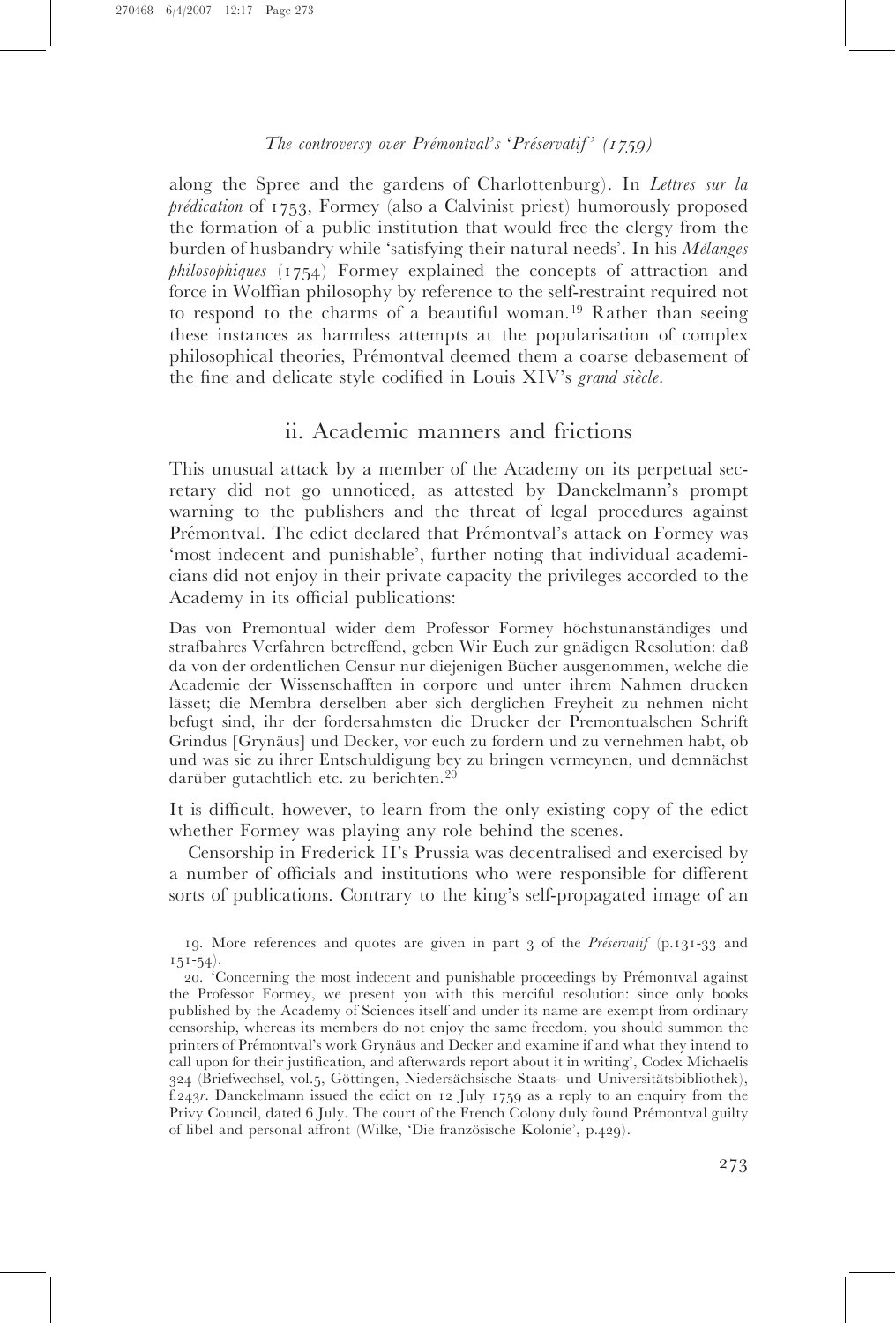enlightened monarch, defender of truth and reason against the Catholic Counter-Enlightenment, freedom of the press was not unlimited in Prussia. This may be demonstrated by an epistolary exchange between Gotthold Ephraim Lessing (1729-1781) and Friedrich Nicolai (1733- 1811) in 1769. While Lessing argued that freedom of expression in Prussia amounted to the unfettered abomination of religion, a liberty which a decent man should be ashamed to use, Nicolai claimed that Prussian censorship was much more tolerant than its Austrian counterpart, particularly concerning scholarly publications.<sup>21</sup>

Though the king issued a relatively strict order concerning censorship in 1749, it was never completely implemented, depending on the various censors (most of them officials who fulfilled their part-time duties as censors quite leniently). The authorities regarded political newspapers as potentially more dangerous than books, but learned journals were usually not meticulously censored, if at all.<sup>22</sup> Nicolai, for example, recounted that in 1759 the censor for philosophical affairs was surprised to receive the manuscripts of his Briefe, die neueste Literatur betreffend, for it had been apparently a long time since anyone bothered to submit a learned journal for censorship.<sup>23</sup>

Control of works authored by members of the Academy was a different issue, since the Academy as a whole was exempt from state censorship and supposed to censor its own publications. As Danckelmann's edict demonstrates, however, Academy members did not enjoy this privilege when writing in a private capacity. Prémontval was well aware of this rule, as attested by the disclaimers to his critiques of Wolffian philosophy between 1754 and 1755 (Diogène décent, p.80; Du hazard, p.x-xi, original spelling and emphasis):

Je declare ce qui suit: I. Que quoique cette piece ait fait le sujet de trois lectures a` l'Acade´mie royale des Siences, cela ne compromet en rien l'illustre corps dont j'ai l'honneur d'être membre, come on semble l'apréhender. Il est à observer, que je n'ai point pris la qualité d'académicien au titre de l'ouvrage: c'est une marque, selon nos statuts, que l'Académie n'en point garante.

Academy members recruited by Prussian officials as censors for various affairs were usually either Huguenots or Wolffian associates of Formey, like Louis de Beausobre (1730-1783), Johann Georg Sulzer (1720-1779)

21. Bodo Plachta, Damnatur Toleratur Admittitur: Studien und Dokumente zur literarischen Zensur im 18. Jahrhundert (Tübingen, 1994), p.102-103.

22. On the decentralised nature of Prussian censorship compared to parallel practices in Austria, see Ulrike Schömig, 'Politik und Öffentlichkeit in Preußen: Entwicklung der Zensur- und Pressepolitik zwischen 1740 und 1819', doctoral dissertation, Julius Maximilian Universität, Würzburg, 1988, p.102-45; Edoardo Tortarolo, 'Censorship and the conception of the public in late eighteenth-century Germany', in Shifting the boundaries: transformations of the languages of public and private in the eighteenth century, ed. Dario Castiglione and Lesley Sharpe (Exeter, 1995), p.131-50.

23. Quoted in Schömig, 'Politik und Öffentlichkeit', p.124.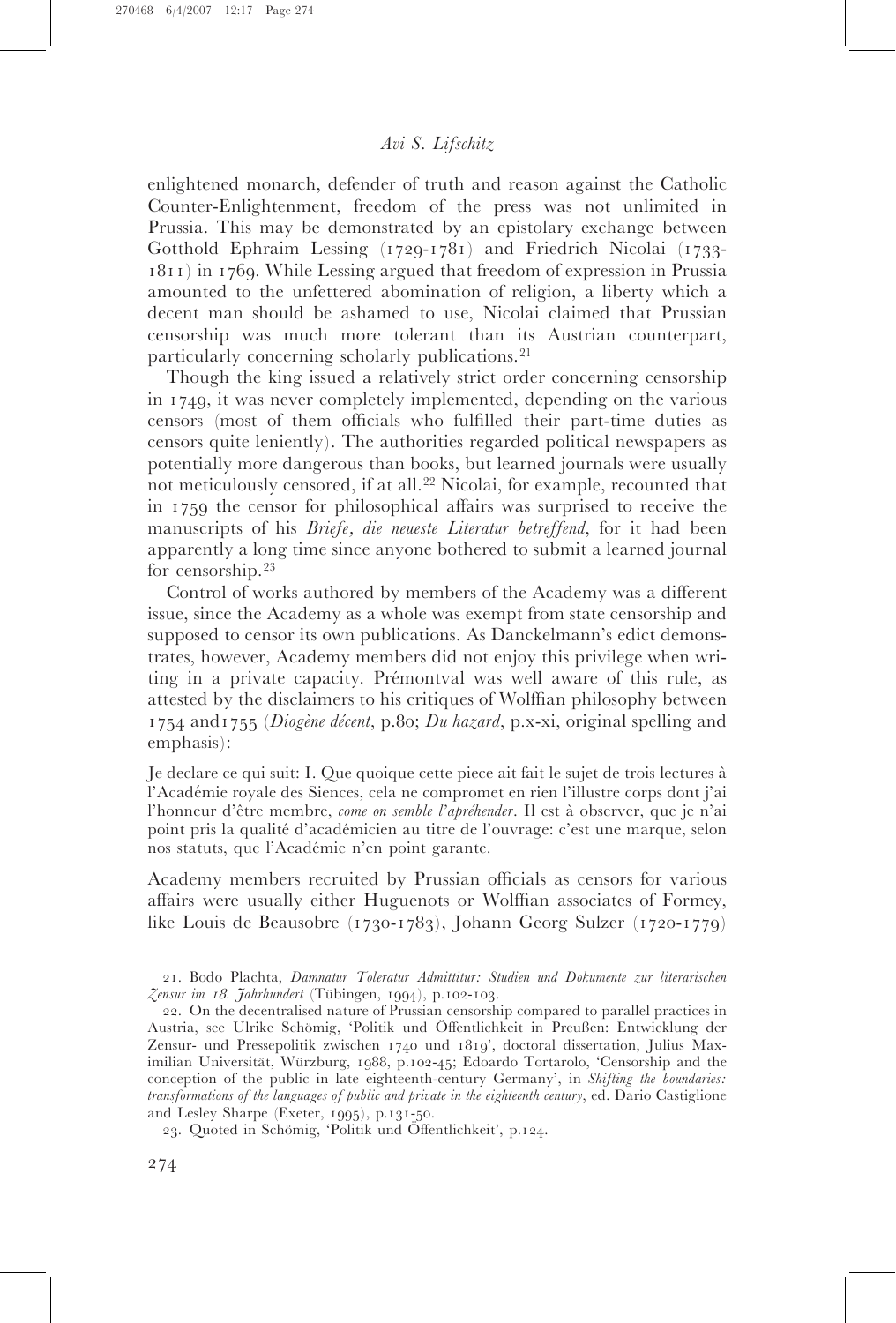and Johann Peter Süssmilch  $(1707-1767)$ . It is thus not surprising that, although Prémontval volunteered in December 1758 to fill the place of a recently deceased academician as censor of historical works, the appointment was eventually turned down.<sup>24</sup>

As Maupertuis had been absent from Berlin since the beginning of the Seven Years War (he died in July 1759 in Basel), Leonhard Euler (1707- 1783, director of the class of mathematics) and Formey became the most senior figures at the Academy for all practical purposes (bar its curators, who were not scholars). It may have been that Prussian administrators saw any personal assault on Formey, particularly under these circumstances, as an insult to the entire Academy and to the king, its protector. More generally, Prémontval's vehement attack on Formey was regarded by various scholars – native Frenchmen as well as Huguenots – as an intolerable violation of academic sociability, exposing publicly the inner tensions within the Academy.<sup>25</sup>

Recognising how well-connected and powerful his enemy was, Prémontval opted for a strategy of defiance and an appeal to public opinion, representing himself as a victim of crude censorship and a champion of the freedom of speech, so cherished (at least theoretically) by the Prussian king. In October 1759 he published the second issue of the *Préservatif* as a two-page engraving, which technically did not qualify as a printed work (see Illustration 16). A shrewd way to evade the publishers' prosecution and an imminent ban, this mode of publication might have also been planned to amplify Prémontval's image as a maltreated defender of the freedom of expression.

The engraved leaflet included a bold personal critique of Formey: having re-quoted the perpetual secretary's stylistic mistakes, Prémontval noted that Formey 'had been authorised to pursue him' and promised a firm retaliation (*Préservatif*, p.117, emphasis in the original):

On a pris la partie de gêner la liberté de la Presse, dont mes confreres les Académiciens ont joui jusqu'à présent, même en Matieres plus graves; car il n'est ici question que de Style, rien de plus. Le malheur est que la Bassesse et l'indecence sont le caractere des Ecrits contre lesquels je m'éleve, et qui trouvent de si zélés Défenseurs. Cette Inquisition litteraire sans doute ne durera pas; ne fut-ce qu'à cause de l'inutilité parfaite dont elle seroit, tant qu'il y aura des Presses, en lieu où les Epîtres dédicatoires de M. FORMEY ayent moins de credit.

Asserting his victimisation by 'a literary inquisition' and referring to the freedom of the press, Prémontval also tried to present his periodical as dealing with nothing but methods of writing. As shown above, however,

<sup>24.</sup> Euler to Maupertuis, 16 December 1758, in Leonhard Euler, Correspondance de Leonhard Euler avec P.-L. M. de Maupertuis et Frédéric II, ed. Pierre Costabel, Eduard Winter, Ašot T. Grigorijan and Adolf P. Juškevič (Basel, 1986), p.249; Euler to Frederick II, 21 December 1758, in Berlin, Geheimes Staatsarchiv Preußischer Kulturbesitz, Rep 9 AV, F 2a. Fasz. 12, f.134r.

<sup>25.</sup> See d'Argens's account in Histoire de l'esprit humain, vol.8, p.559-66.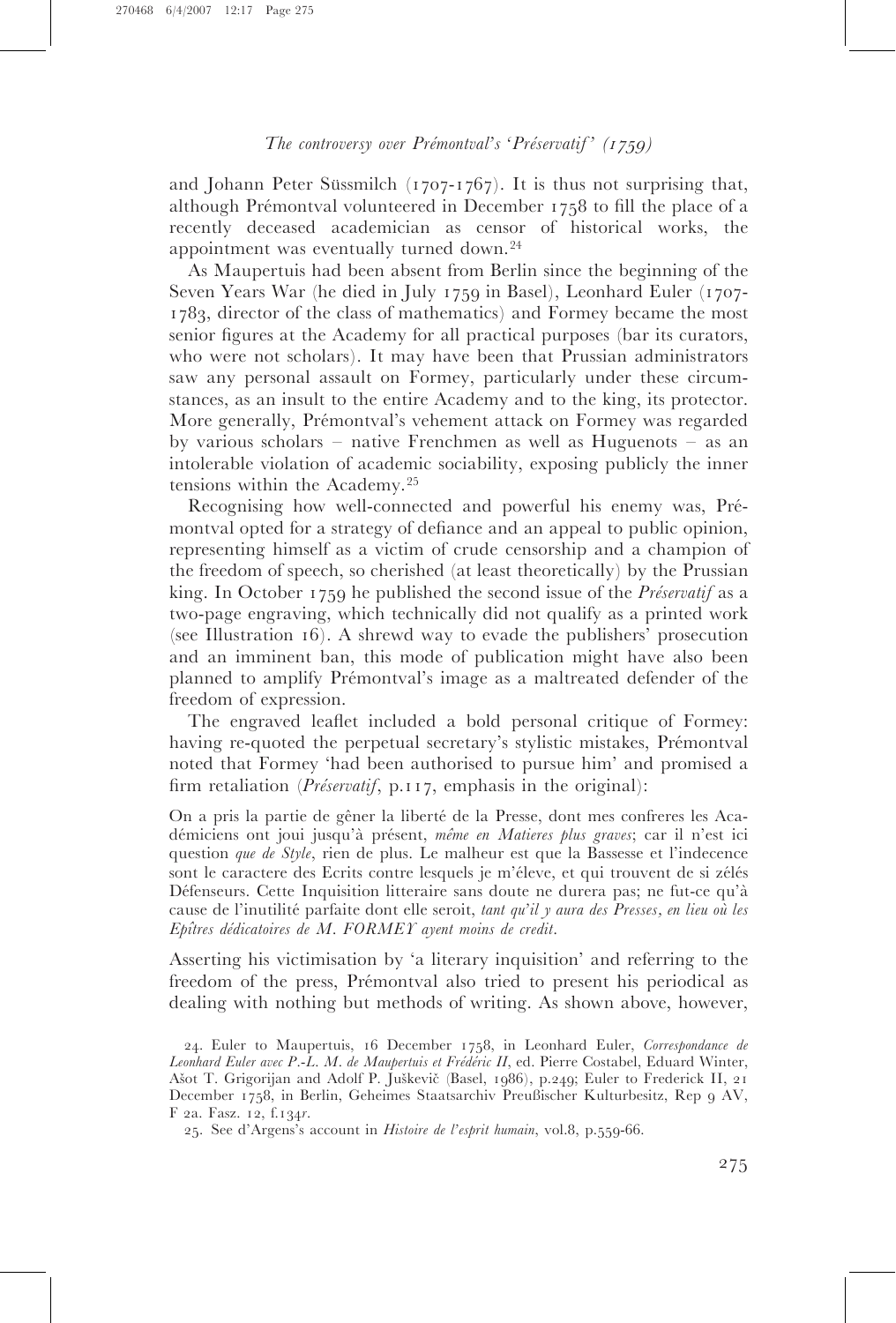bien de men empêcher. Au lieu d'une Procédure si irréguliere, on a pris le parti de gêner la liberté de la Presse, dont mes Confreres les Académicions ont joui jusqu'à présent, même en Matieres plus graves; car il n'est ici question que de Style, rien de plus. Le malheur est que la Bassesse et l'indecence sont le caractere des Ecrits contre les quels je m'éleve, et qui trouvent de si reles Défenseurs. Cette Inquisition litteraire sans doute ne durera pas; ne fut-ce qu'à cause de l'inutilité porfaite dont elle seroit, tont qu'il y aura des Presses, en lieu ou les Epitres dedicatoires de M. FORMEY ayent moins de crédit, je prie mes Sous crivans de prendre patience, de relire en attendant ma IC. Partie avec toute l'attention possible, et d'être persuadis que de façon ou d'autre le Public ny perdra rion. A. Berlin, Le 1. Octobre, 1759. de Prémontvalz P.S. Les Poronnes qui domeurent à Borlin, et qui seroient curieuses de connoitre l'importance et la légitimité de ma Critique dans cette 2e Partie, sont pries de se trouver chez moi tous les jeudis après midi, depuis trois heures jusqu'à quatre. Tilles pour ront d'ailleurs se convraincre, qu'il n'est pas vrai que mon Ouvrage, ainsi qu'on le veut faire croire, ne roule absolument que sur M. Formey. C'Adresse, dans la Béhrenstrass qu'oin de la Charlottenstrass.

16. The end of the second instalment of Prémontval's Préservatif (October 1759), copper-engraved in order to evade the official threat to ban its printing. Courtesy of the Staatsbibliothek zu Berlin – Preußischer Kulturbesitz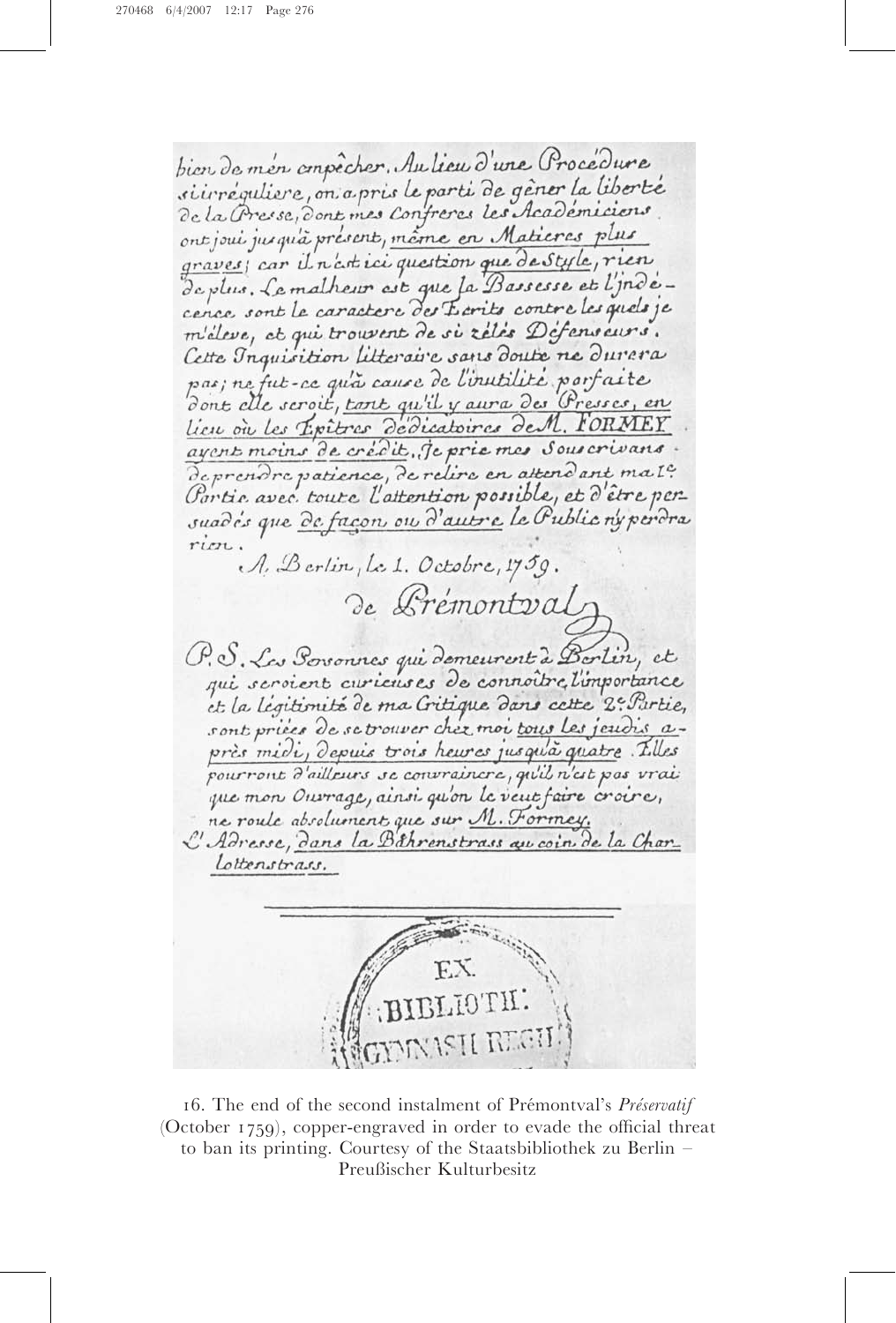there was more to the *Préservatif* than matters of style and Formey had been personally criticised in its first issue. The personal aspect of the quarrel was highlighted by the marquis d'Argens, who saw the *Préservatif* as Prémontval's personal vendetta against Formey. D'Argens noted in 1767 that Prémontval had told him he simply needed an illustrious victim to enhance the appeal of his writings. Having heard Prémontval accusing Formey of depriving him of a royal pension, d'Argens suggested that he transfer his own academic pension to Prémontval until the matter was sorted out. Prémontval, however, chose to decline this generous offer:

Les lecteurs ne s'attendent pas sans doute à la réponse que fit Prémontval: la voici mot à mot, sillabe pour sillabe. Monsieur je suis infiniment sensible à vôtre bonne volonté: mais j'ai besoin d'une victime illustre, que je puisse immoler dans mes écrits. Mr Formey est en relation avec des Cardinaux, il dédie des livres à des Rois, & c'est un pareil sujet que je veux attaquer, & non pas un auteur ordinaire. 26

D'Argens also recalled the official reaction to Prémontval's copperengraved pamphlet in which he presented Formey as a danger to the freedom of speech:

Prémontval ayant imprimé deux parties du libelle, qu'il debitoit tous les trois mois contre Mr Formey, les Magistrats lui defendirent de faire imprimer la continuation de son ouvrage. Il s'avisa d'un expedient qui l'eût fait mettre à Bicêtre à Paris: il fit graver la troisiéme partie de son livre, & lorsque les Juges le citerent pour avoir désobéi, il répondit avec un air moqeur, qu'il n'avoit point fait imprimer son ouvrage. Tant d'extravagance fit prendre le parti aux Magistrats de punir séverement un homme aussi déraisonnable.<sup>27</sup>

The following issue of the *Préservatif* (early  $1760$ ) was printed outside Prussia, as Prémontval disclosed in the *avertissement*, lamenting his inability to check the last proofs personally.<sup>28</sup> Though Prémontval denied that the *Préservatif* was a satire against Formey and called it 'a serious critique', he maintained a sarcastic tone throughout. In this issue, the anonymous references to Formey's works were replaced by direct assaults on the Academy's secretary, while Formey's influence on the local intellectual scene was depicted as despotic control. Moreover, Prémontval implied that the legal procedures against him were contrary to Frederick II's inclinations, a serious allegation in contemporary Prussia (Préservatif, p.181-82, emphasis in the original):

Jamais, de notoriété publique, jamais la liberté de la Presse n'a été si grande en France qu'elle l'a été, & qu'elle l'est même encore à Berlin. N'y aura-t-il qu'en matieres de Grammaire qu'elle sera proscrite, & en faveur des admirables Ouvrages de M. Formey? Louis XIV étoit un Prince sans comparaison moins

<sup>26.</sup> D'Argens, Histoire de l'esprit humain, vol.8, p.564, emphasis in the original.

<sup>27.</sup> D'Argens, Histoire de l'esprit humain, vol.8, p.562-63. The engraved pamphlet was actually the second issue of the  $Priservatif$ ; the two former publications might have been the prospectus and the first instalment.

<sup>28.</sup> Prémontval, Préservatif, p.117-18.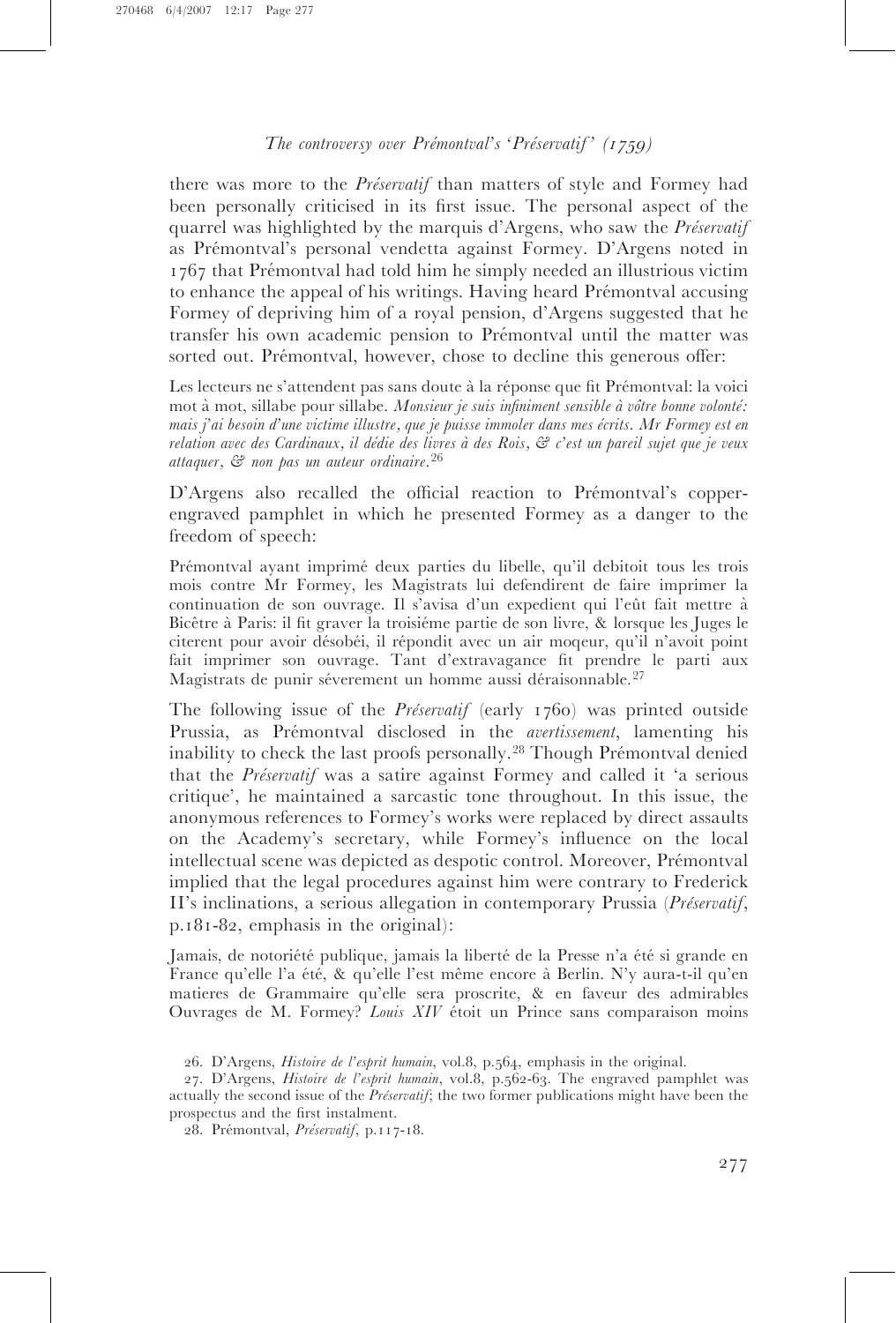éclairé que celui sous lequel j'ai le bonheur d'écrire. Croirai-je que Frédéric approuve, qu'il faille imprimer hors de ses Etats, une Piéce comme celle-ci par exemple, qu'on imprimeroit partout sans opposition?

Accusations of censorship and oppression were reiterated even in the errata to the volume encompassing the first four issues of the *Préservatif*. Prémontval claimed that the printing of his *Préservatif* was conditional upon the suppression of certain references to Formey as well as to Voltaire and D'Alembert, favourites of the Prussian king (see Illustration 17).

Having repeated his assertion that Formey's reputation owed more to connections and academic politics than to literary or philosophical merit, Prémontval eventually challenged the Academy's secretary directly  $(Pr\acute{e}servati\acute{f}, p.164-65,$  emphasis in the original):

Que M. Formey, dis-je, parvienne à ce que je vais avoir l'honneur de lui proposer. C'est d'engager un seul homme de lettres, mais de grande réputation en France, un d'Alembert, un Condillac, un Batteux, un Abbé Trublet son Ami, à déclarer devant Dieu  $\mathcal{C}$  devant les hommes, qu'ayant lu avec application une douzaine des meilleurs Ouvrages de M. Formey, & mes Remarques a` leur sujet, il a trouvé que je n'étois pas fondé. [...] C'est assez dire que de tous nos Illustres de France avec qui M. Formey est en rélation, & dont il produit des Lettres remplies de ses éloges & de l'admiration de sa belle Ame, aucun n'a certainement lu ses Ouvrages, ou n'a pû les louer sérieusement.

Formey, however, was too astute to fall into Prémontval's trap. Apart from a very short reference to the *Préservatif* in his journal Lettres sur l'état présent des sciences (1759-1760), the Academy's secretary displayed a consistent indifference to the attack of a fellow scholar of an inferior rank at his own institution and in the Republic of Letters. Having edited two well-known journals, Nouvelle Bibliothèque germanique (1746-1759) and Bibliothèque impartiale  $(1751-1758)$ , Formey maintained a wide web of correspondents in order to update his readers with the latest events in the scholarly world. The Academy's secretary could have probably capitalised on these contacts, as well as on his superior experience in co-editing and contributing to numerous other publications. But he chose to remain publicly silent, as if to declare that his rival did not merit a serious counter-attack or indeed any reference at all.

By implying that wrestling with Prémontval in the public sphere was beneath his worth, Formey might have also sought to emphasise the differences in style between them or to turn Prémontval's allegations upside down. Whereas Prémontval attacked him in an acrimonious manner, Formey retained his equanimity. The perpetual secretary's refusal to enter his rival's arena and play by his rules may thus be interpreted as the combination of a forced stance, prompted by Prémontval's self-presentation as a victim of academic tyranny, with a conscious choice to protect his reputation by not replying to his rival's attacks.

Formey's approach becomes clearer in his reaction to a short review of the engraved pamphlet in the Göttingische Anzeigen von gelehrten Sachen.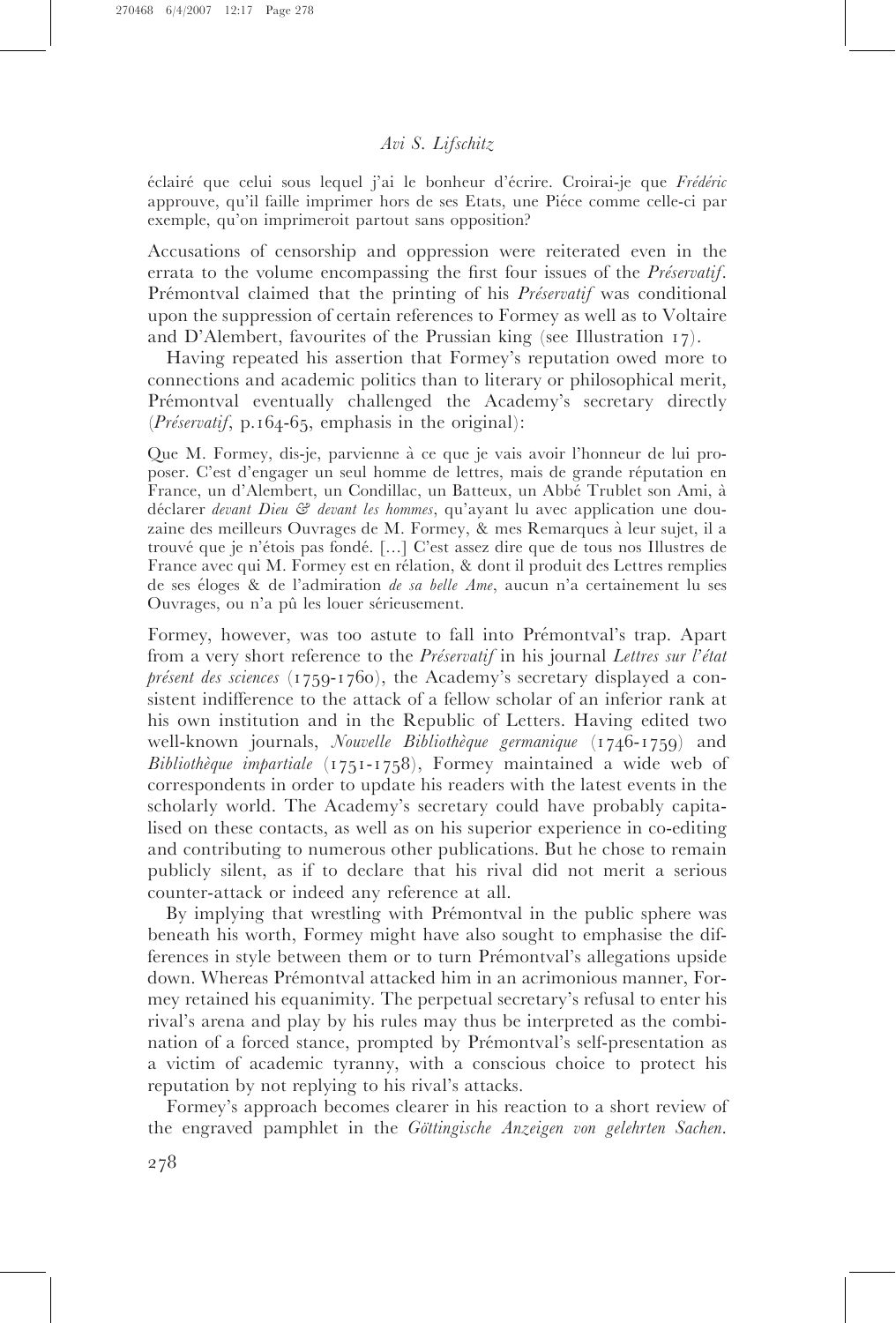

17. The errata of the first volume of the *Préservatif* (1761). Left as blank spaces but later filled in with a pen are the names Prémontval claims he was forced to suppress: Formey, Voltaire and D'Alembert. Courtesy of the Staatsbibliothek zu Berlin – Preußischer Kulturbesitz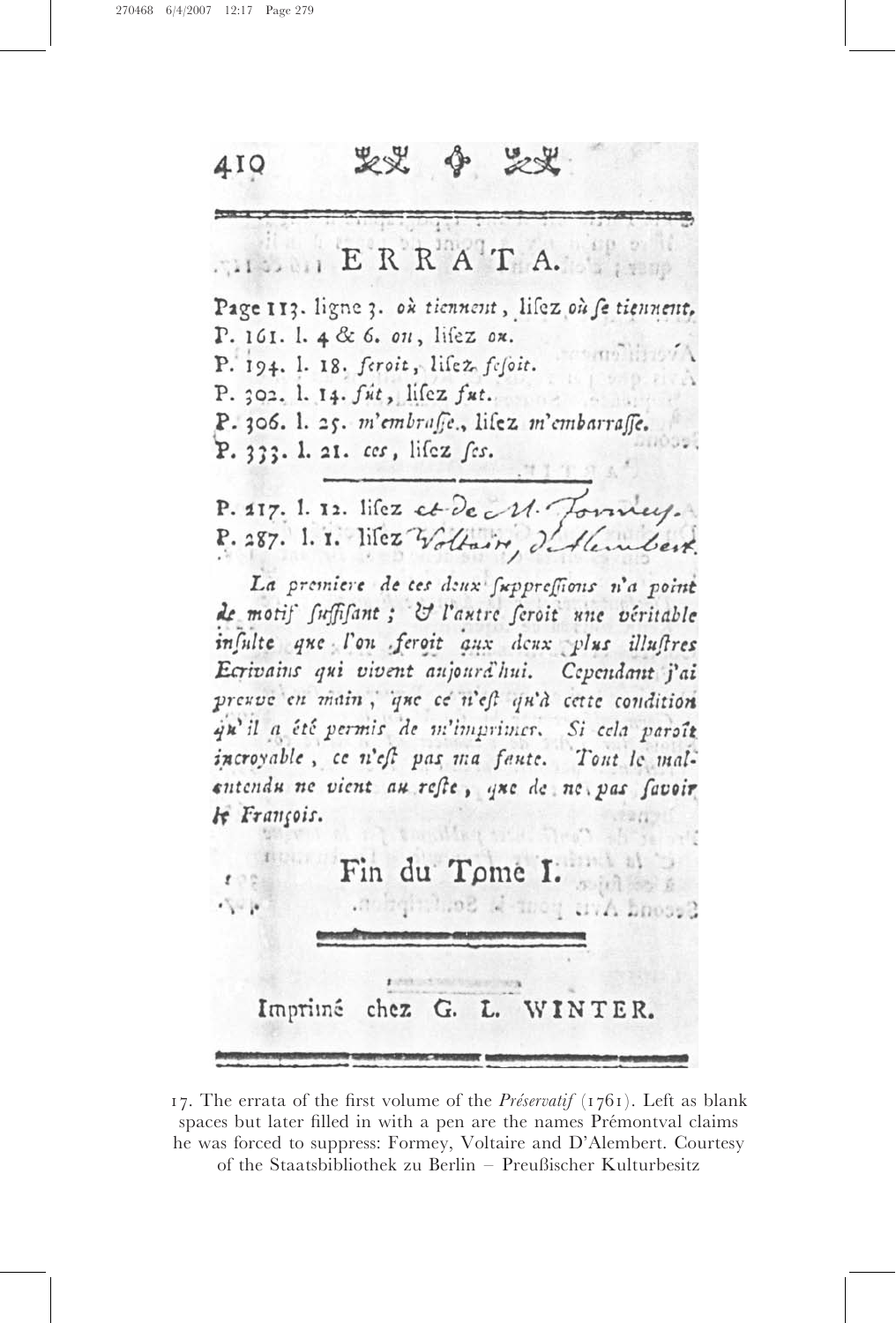Edited by Johann David Michaelis  $(1717-1791)$ , secretary of the Göttingen Royal Society and a distinguished orientalist, this journal was one of the most significant scholarly publications in Germany. Having proposed the topic for the 1759 prize contest at the Berlin Academy, Prémontval kept in close contact with Michaelis, who won the competition. Prémontval was working together with the Academy's deputy secretary Jean-Bernard Merian (1723-1807) on the translation of the prize essay into French in collaboration with Michaelis himself.

In the Göttingische Anzeigen of 3 November 1759, Michaelis reported to his readers on the engraved pamphlet, assuming it concluded the publication of the *Préservatif*. Though retaining close contact with Prémontval, Michaelis was cautious about the diatribe against Formey. He claimed he would be relieved if Formey provided another reason for the official edict concerning the *Préservatif*, something different from a personal insult. If Prémontval were forced to continue the publication in the foreign press, Michaelis argued, the Prussian sanction would only draw the attention of many more readers.<sup>29</sup> Though Michaelis tried to maintain a neutral stance, Formey saw his review of the polemical engraving at least as a violation of the unwritten rules governing scholarly journals, if not as a wholesale mobilisation to Prémontval's cause. In an emotional letter to Michaelis, Formey revealed the strategy he had pursued concerning Prémontval's attack:

Je n'ai donc pû, Monsieur, voir sans surprise, et même sans douleur, qu'un savant tel que vous, dont j'estime infiniment les lumieres et le mérite, et auquel j'ai rendu la justice qui lui est duë dans toutes les occasions qui s'en sont présentées, [a ainsi pu] non seulement faire mention d'un morceau tel que la petite Feuille que M de P a fait graver, où tout respire l'emportement le plus furieux, et porte les caractères décidés du Libelle; mais encore que Vous m'ayiez en quelque sorte provoqué publiquement à contredire & à combattre un morceau de cette nature. Quoique je n'ave pas l'honneur d'être connu personellement de vous, il me semble que je me suis assez dépeint dans mes Ecrits, et que ma réputation est assez bien établie, pour que vous ayiez pû avoir une idée de mes principes & de mes sentimens propre à Vous empêcher de me mettre en parallèle avec un Adversaire tel que le mien.<sup>30</sup>

Apart from drawing on his reputation and a vast cadre of publications, Formey's reference to having rendered Michaelis 'la justice qui lui est due' is probably an allusion to the prize bestowed on him by the Berlin Academy. In a gesture of magnanimity, Formey declared he was not alienated by Michaelis's 'expressions peu favorables'; he was ready to explain patiently Prémontval's perfidy and ingratitude.

<sup>29.</sup> Göttingische Anzeigen von gelehrten Sachen 132 (1759), p.1150. In the 1770s Michaelis admitted he shared an 'assiduous friendship' with Prémontval, whom he appreciated as a man of 'excellent character' and an 'invincible lover of truth'. Johann David Michaelis, Mosaisches Recht, 6 vols, 3rd edn (Frankfurt am Main, 1793), vol.2, p.178-79.

<sup>30.</sup> Formey to Michaelis (undated, probably November/December 1759), Codex Michaelis 324 (Briefwechsel, vol.5), f.241r.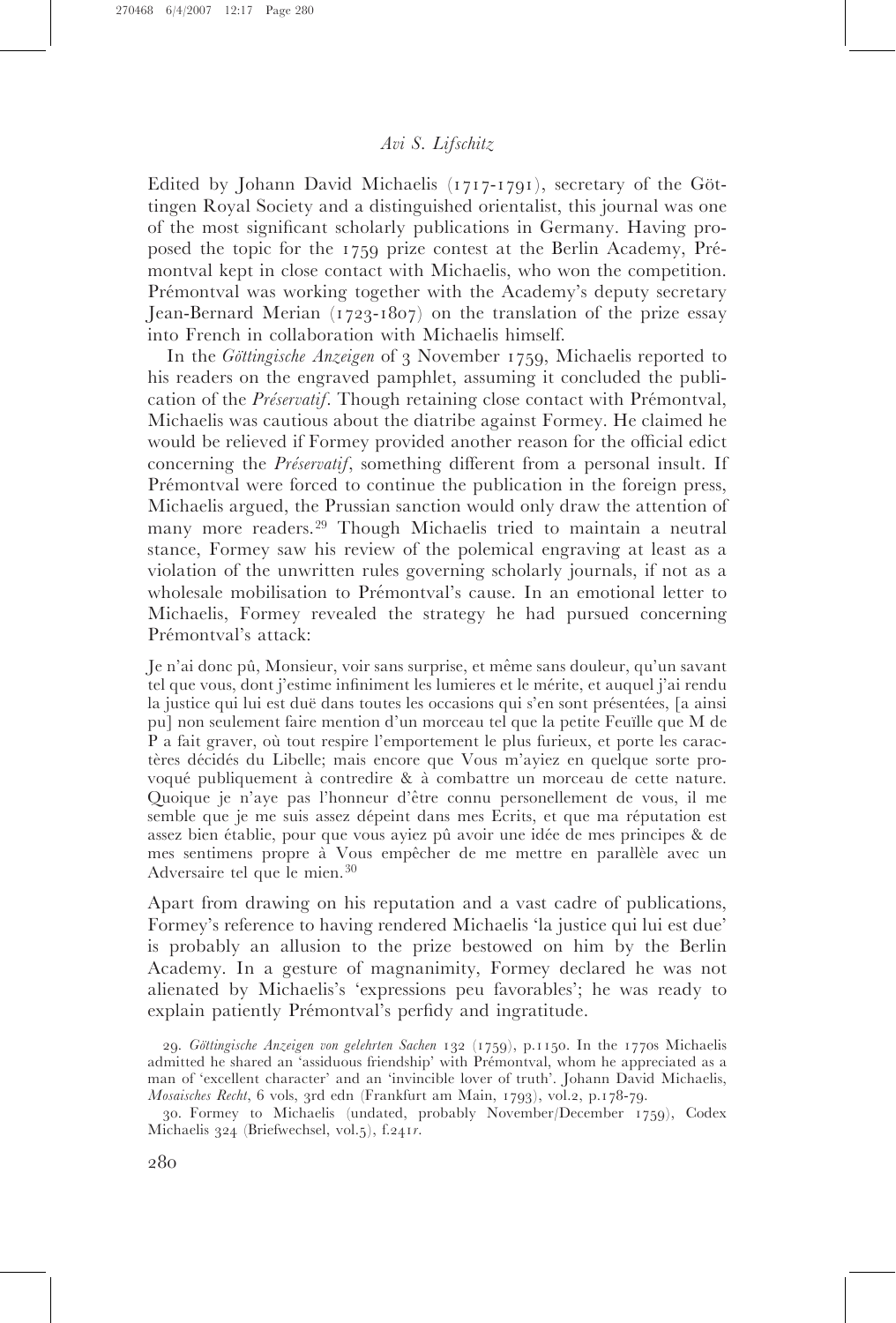Formey wrote that, since Prémontval and his wife arrived in Berlin at the beginning of the 1750s, he had assisted them in every possible way. Prémontval's works published in 1754 (Diogène décent and Pensées sur la liberté) embarrassed Formey for containing 'suspect' or even 'manifestly dangerous' opinions. Trying to maintain their good relations, Formey informed Prémontval that he refrained from reviewing these works in his journals, since otherwise he would have been obliged to refute them. As an editor, Formey claimed he had declined a review by a certain critic of Prémontval and refused to recommend this critic to local publishers. In short, Formey concluded, 'had M. de Prémontval been my oldest and most loyal friend, even my own brother, I could not have acted differently.' The 'laws of honour', according to Formey, prohibited an academician to ask for such favours if his intentions were injurious.<sup>31</sup> Inadvertently, however, Formey revealed in this letter how influential he was in the Berlin intellectual scene. The control of local and foreign journals, connections across Europe and a senior academic position turned Formey into a literary arbiter, being able to determine the fate of future publications by recommending them to local libraires.

As to Prémontval's allegations of academic oppression, Formey assumed an innocent stance:

Vous verrez 1. que je n'ai point été partie contre lui, 2. qu'il est faux qu'on lui ait défendu de continuer son Ouvrage; mais qu'on lui a seulement imposé l'obligation de la Censure, de´ja` e´tablie par les [Edits], et qu'une conduite telle que la sienne obligeoit de renouveller à son égard, 3. enfin, que ce n'a point été, comme il l'avance dans sa Feuille gravée, une *procédure étouffée*, puisqu'elle a été très complete. [...] Il est donc manifeste, que, s'il a cesse´ d'e´crire, c'est parce qu'il l'a bien voulu, & non parce qu'on le lui a défendu; or plutôt il est encore plus manifeste qu'il n'écrivoit que pour m'injurier; & qu'il ne cesse d'écrire que parce qu'on lui a défendu de continuer sur ce ton.<sup>32</sup>

Formey ends here with a contradiction. On the one hand, he claims that if his adversary gave up writing, it was his own decision; on the other, he concludes that if Prémontval stopped publishing, it is only because he had been forbidden to write 'in such a tone'.

This letter, which Formey pleaded with Michaelis to keep private, reveals much about the code of conduct in contemporary academia. Institutions (the Berlin Academy and the Göttingen Royal Society) tended to become personalised and identified with their presidents or secretaries. By the same token, newspapers and journals (in the case of Formey, Michaelis or Prémontval) were employed by their editors-authors for the promotion of their own favourite theories, scholars and causes in literary and philosophical debates. This was so common that, even when editors of review journals assumed the cloak of neutral spectators (like Michaelis

<sup>31.</sup> Formey to Michaelis, Codex Michaelis 324 (Briefwechsel, vol.5), f.242r.

<sup>32.</sup> Formey to Michaelis, Codex Michaelis 324 (Briefwechsel, vol.5), f.241r, emphasis in the original.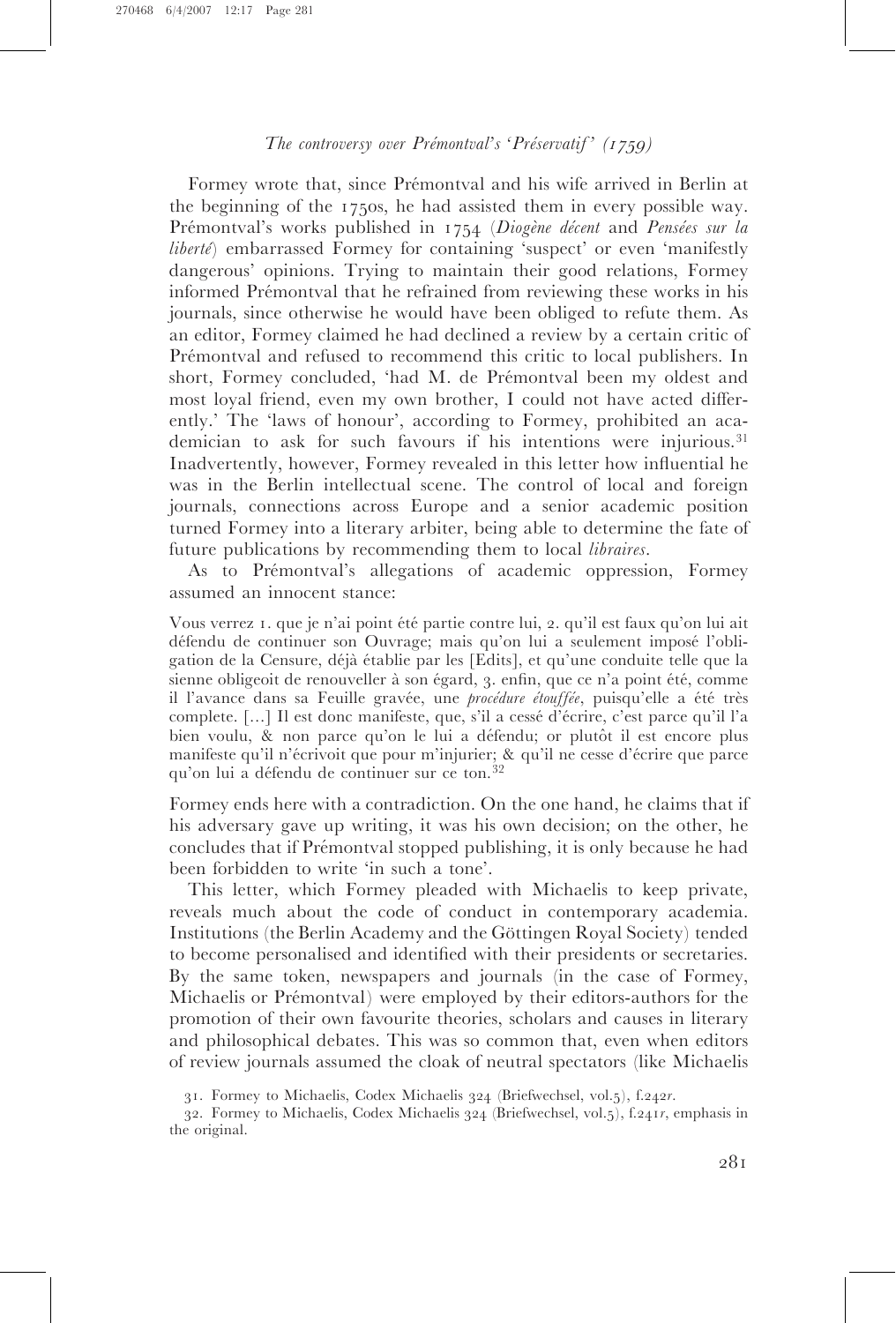in the Göttingische Anzeigen), they were nevertheless suspected by the quarrelling parties of taking sides.<sup>33</sup>

The publication of the *Préservatif* ceased in 1763. Apart from the lack of interest among potential readers, who might have expected linguistic instruction and instead found themselves in the maelstrom of an academic quarrel, Prémontval apparently could not resist the combined pressure of his allies at the Academy and even his wife. Prémontval's spouse, Anne-Marie Victoire (née Pigeon d'Osangis, 1724-1765), a reader to Prince Henry's consort, expressed her reservations before and after her husband's death. In 1757 she wrote to Formey that 'had everyone thought of you the way I do, you surely would have had nothing to complain about.'<sup>34</sup> The Academy's deputy secretary, Merian, confessed his discontent with Prémontval's campaign in a letter to Formey. He was considerably embarrassed by the lavish praise Prémontval bestowed on him in the *Préservatif*, suggesting that Merian was worthier of the secretary's position than Formey.<sup>35</sup>

Under such pressure, Prémontval tried to modify the tone of his  $Pr\acute{\iota}$ servatif. The first four issues were titled *Préservatif contre la corruption de la* langue françoise en Allemagne, whereas the title of further issues was changed to Préservatif contre la corruption de la langue françoise en France,  $\mathcal{C}$  dans les pays où elle est le plus en usage, tels que l'Allemagne, la Suisse,  $\mathcal{C}$  la Hollande. The final reconciliation occurred in  $1763$ , when Prémontval beseeched Formey for forgiveness, promising a thorough review and even self-censorship of the  $Pr$ *iservatif*'s forthcoming second edition:

Je voudrais, Monsieur, anéantir le malheureux Ouvrage Monument de nos Divisions. [...] J'acheverai l'Ouvrage, puis qu'il le faut, mais de façon, Monsieur, à ne point vous compromettre; et je vous donne ma Parole d'honneur qu'autant de fois que ce qui précede me passera par les mains, ce sera pour moi autant de Coups sensibles, qui vous en feront une sorte de satisfaction. Si ces Dispositions ne vous sont point désagréables, je vole dans vos bras résolu de ne m'en séparer de ma Vie.<sup>36</sup>

The last word in the affair was Formey's. Since eulogising deceased academicians was one of the perpetual secretary's tasks, Formey delivered

33. For an attempt at the reconstruction of the norms governing the Republic of Letters until the middle of the eighteenth century, see Anne Goldgar, Impolite learning: conduct and community in the Republic of Letters (New Haven, CT, 1995).

34. Kraków, Biblioteka Jagiellońska, Varnhagen von Ense collection, Mme de Prémontval to Formey, 2 November 1757. Having examined Formey's obituary of her husband before its public presentation in 1765, she wrote to the Academy's secretary: 'Telle a toujours été ma façon de penser, mon cher Professeur, bien opposée à celle de feu mon cher Mari. Il aimoit l'éclat et à faire du bruit; moi j'avois desiré d'être tout à fait ignorée; mais je n'étois pas la maitresse, vous le savez' (Mme de Prémontval to Formey, 9 January 1765, emphasis in the original).

35. Kraków, Biblioteka Jagiellońska, Varnhagen von Ense collection, Merian to Formey, 27 August 1760.

36. Kraków, Biblioteka Jagiellońska, Varnhagen von Ense collection, Prémontval to Formey, 25 November 1763.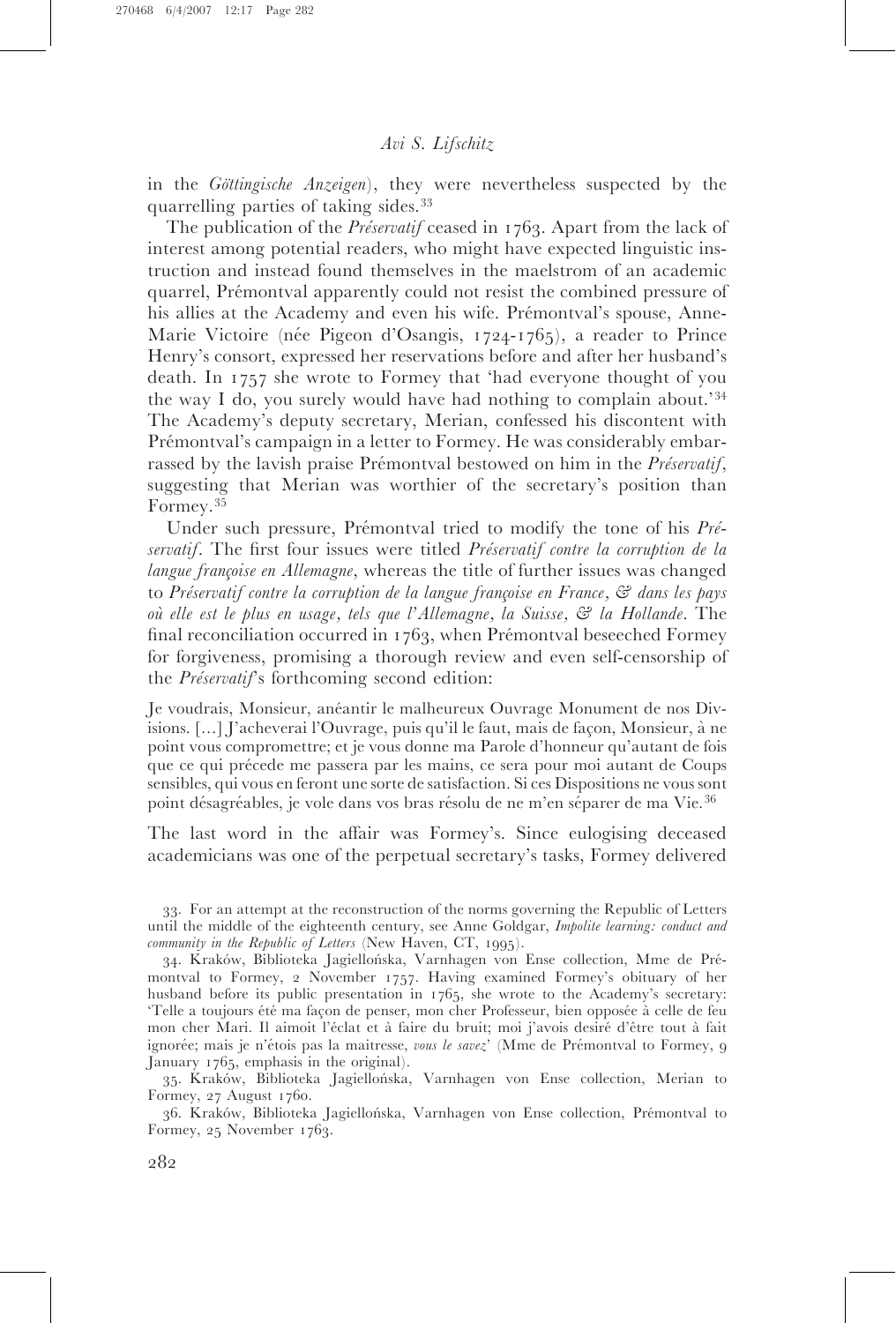Prémontval's obituary to the Academy in 1765. This was the first occasion in which Formey explicitly referred to the *Préservatif* controversy, vindicating his own self-control in the face of hostile critique. In an interesting reversal of roles, Formey presented himself in the Eloge as the suffering victim of an unjust attack:

J'ai toujours été dans l'idée que je n'avois, ni assez de célébrité pour qu'on dût se borner à instruire le public à mes dépens, ni assez de défauts pour être immolé comme victime a` la Critique. Mais j'en dis plus en ce moment que je n'en ai dit pendant toute la publication du *Préservatif*, où je me suis imposé la loi du plus parfait silence, & où mon cœur lui-même, quoiqu'il dût sembler ulcéré, s'est tû, puisque je n'ai jamais cessé d'estimer non seulement dans M. de Prémontval l'Ecrivain, mais meˆme d'aimer l'homme. A la fin j'ai eu la satisfaction de l'en voir convaincu, & de le serrer dans mes bras aussi cordialement qu'il s'y est jetté.<sup>37</sup>

Concerning the *Préservatif'*s main claim, Formey referred his readers to France. If one took seriously the incessant critiques of the French language by French authors, the source of its corruption should be sought in Paris. But the *Eloge* was not a detailed scholarly reply to the *Préservatif*, since Formey infused it with references to Prémontval's tempestuous character. Prémontval always believed he was hated and that people were conspiring against him, Formey told his academic audience, whereas 'we have always been disposed only to love and cherish him.'<sup>38</sup>

#### iii. Fatalism and chance, content and form

In the same Eloge Formey mentioned several times Prémontval's 'emotional aversion' to Leibniz and Wolff, thus demonstrating that the  $Pr\acute{\iota}$ servatif affair was not only about literary style and academic conduct but also part of the wider philosophical debates of the day. Prémontval's publications before the *Préservatif* controversy had addressed the question of free will and criticised both Leibniz and Wolff as fatalists. In Pensées sur la liberté (1754) Prémontval claimed that Leibniz subjugated freedom to both a pre-established harmony and the principle of sufficient reason. According to Prémontval, human freedom is inextricably linked to arbitrariness, the absolute liberty to act as one chooses, even without a cause – just as his theory of linguistic signification emphasised arbitrariness in contrast to some of Leibniz's views on language. Though Pre´ montval's works on fatalism did not receive much attention in France, they followed the contours of French attitudes towards Leibniz and Wolff.<sup>39</sup>

37. Formey, 'Eloge de M. de Prémontval', in Histoire de l'Académie Royale des Sciences et Belles-Lettres de l'année 1765, p.526-40 (539), emphasis in the original.

<sup>38.</sup> Formey, 'Eloge de M. de Prémontval', p.540.

<sup>39.</sup> Pensées sur la liberté and Du hazard were not referred to by any Parisian journal. Du hazard was reviewed only in the Amsterdam edition of the *Journal des savants* in 1755, as was Vues philosophiques in 1757. See W. H. Barber, Leibniz in France from Arnauld to Voltaire (Oxford, 1955), p.168.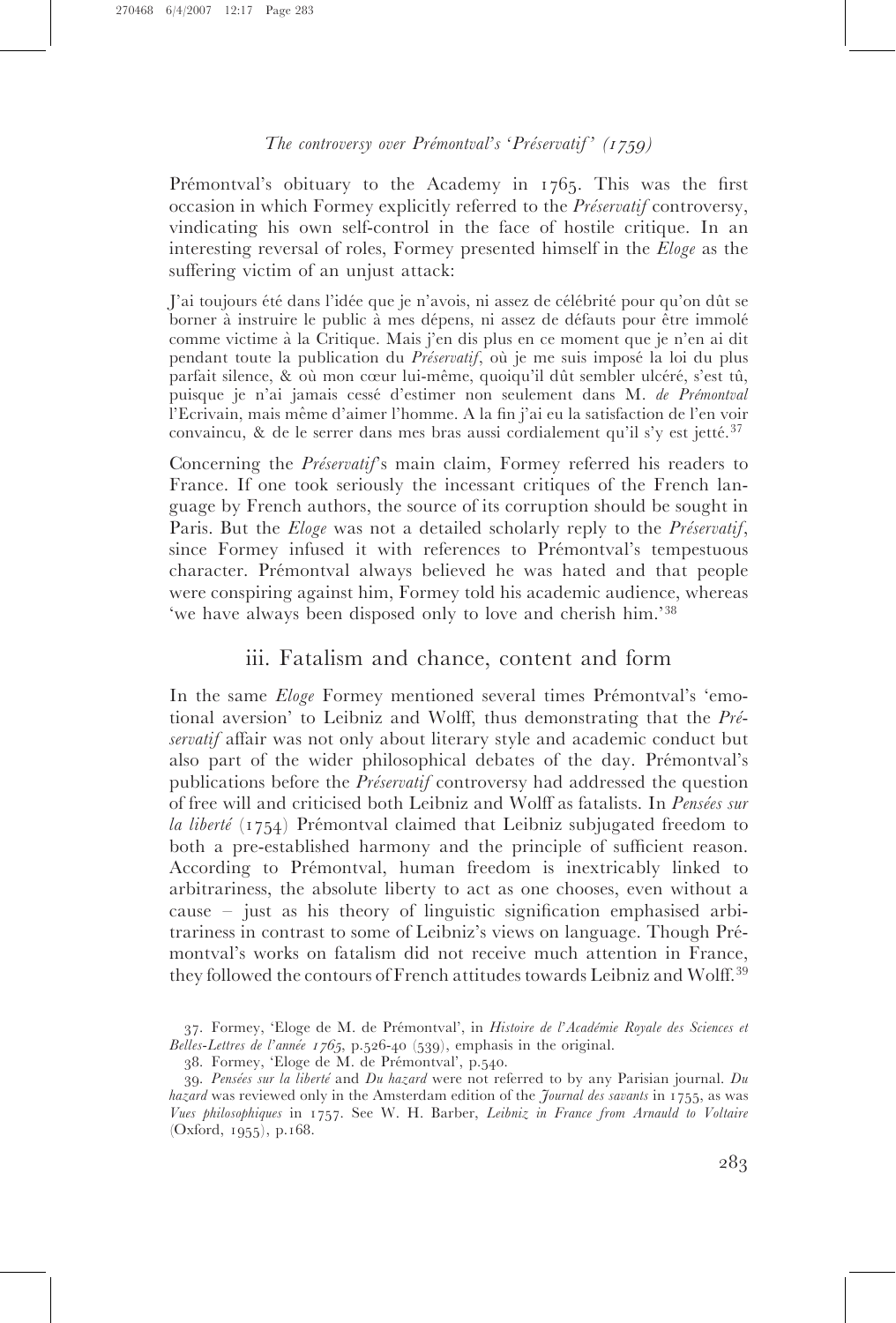Echoing Pierre Bayle's critique of Leibniz's Theodicy, French critics had identified freedom with the ability to choose between alternatives without motives, unbound by any causal chain of events.<sup>40</sup> Leibniz, on the contrary, saw liberty as the freedom to become oneself, the ability to follow without restraint one's own prescribed course of action (unconsciously, since the 'entire concept' of each individual may only be perceived by God). Leibniz abhorred 'freedom of indifference' or 'choice out of equilibrium', meaning that one could choose among absolutely equal options with no cause or reason. According to Leibniz, we are never indifferent in regard to the simplest alternatives (turning right or left, putting forward this or that foot): even such choices or actions are determined by a confluence of dispositions and perceptions.<sup>41</sup> As Prémontval observed, Leibniz's concept of freedom is closer to Spinoza than to Descartes. While Descartes distinguished between human and divine actions, asserting that only God's will may be indifferent (undetermined by any cause), Leibniz and Spinoza ascribed to man and God the same sort of freedom. They both saw 'indifferent freedom' or pure arbitrariness as illusory: nothing in this universe is exempt from entanglement in a great chain of causes. However, Leibniz did not accept Spinoza's theory of necessity, according to which all truths are necessary.

In his Du hazard sous l'empire de la providence  $(1755)$  Prémontval defined chance as a cause whose action is contingent and not determined by design (at least not by design relative to its effect).<sup> $42$ </sup> He divided all philosophers into two classes: those who strictly denied chance ('rigorous fatalists' such as Spinoza and Leibniz) and thinkers who recognised some arbitrariness either in God's or in man's actions, but rejected the name or label of chance (like various adherents of the doctrine of predestination, ascribing arbitrary action to God but not to his creatures). Prémontval tried to present the latter as close to his own views, once they admitted the possibility of real contingency. Their main difference, according to Prémontval, was the extent to which human action is directed by God and if God could be regarded as the source of evil.

Replying to accusations by German theologians who identified every rejection of both predestination and pre-established harmony with materialism, Prémontval undertook the difficult task of reconciling arbitrariness with a belief in providence. Like the Epicureans, he admitted an

42. Prémontval, Du hazard, p.5.

<sup>40.</sup> Barber, Leibniz in France, p.164-73.

<sup>41. &#</sup>x27;PHILALETHES: La liberté est la puissance qu'un homme a de faire ou de ne pas faire quelque action conformement à ce qu'il veut. / THEOPHILUS: Si les hommes n'entendoient que cela par la liberté, lorsqu'ils demandent si la volonté ou l'arbitre est libre, leur question seroit veritablement absurde. [...] C'est à dire qu'ils ayent la liberté de vouloir contre toutes les impressions qui peuvent venir de l'entendement', Gottfried Wilhelm Leibniz, 'Nouveaux essais sur l'entendement humain', in Philosophische Schriften (series 6, vol.6 of Sämtliche Schriften und Briefe, Berlin, 1990), book 2, chapter 21, paragraph 15, p.179-80, emphasis in the original.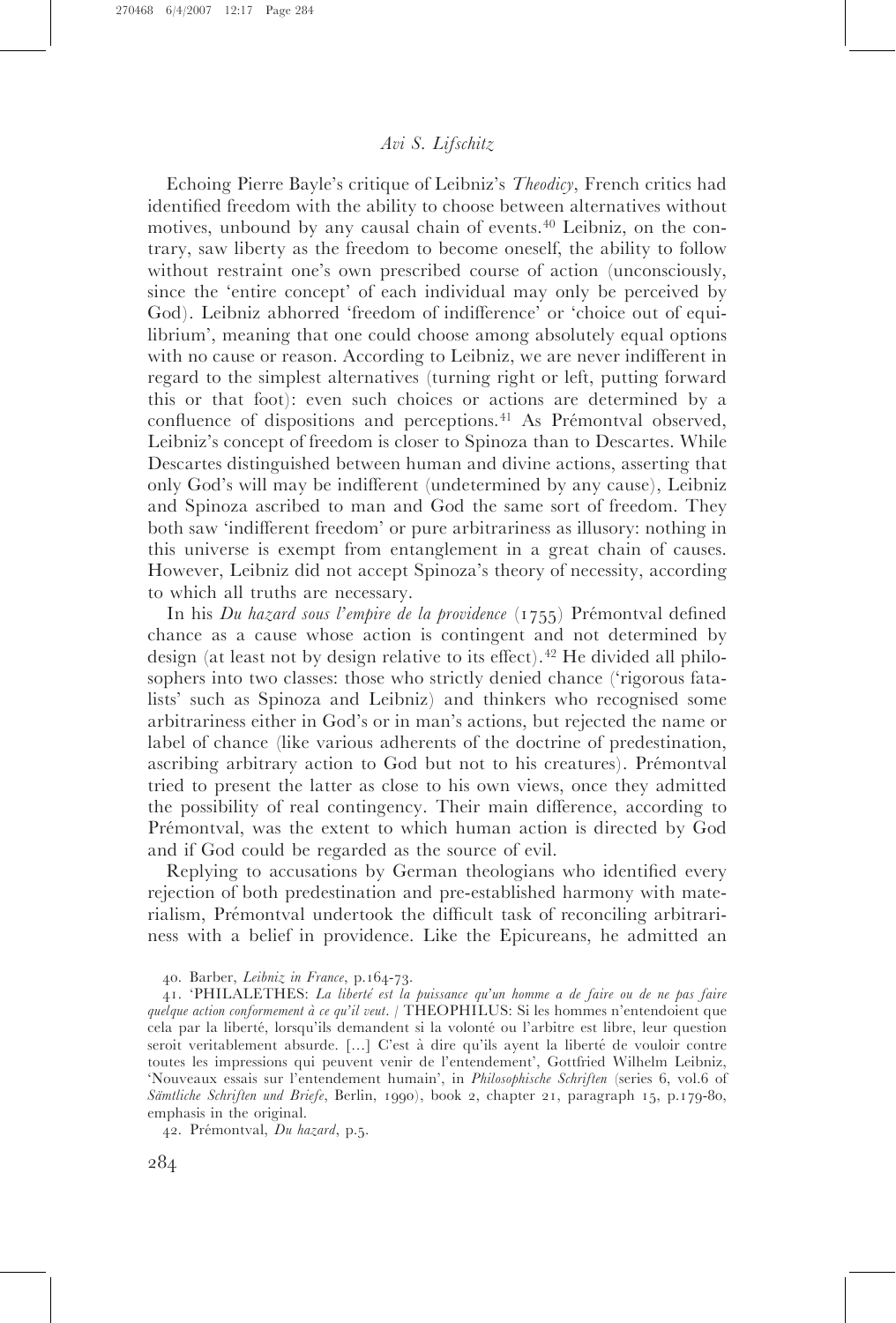open and unpredictable future, subject to the interaction of chance and necessity; but he simultaneously recognised the existence of an omnipotent, wise and good creator, who maintains providence and distributes grace. God, according to Prémontval, does not determine *a priori* the course of things to come, but intervenes a posteriori in order to minimise evil without recourse to miracles. The source of evil is in man, who acts indifferently with no real knowledge of things: 'Nos actions criminelles, & même toutes nos actions proprement dites, en général, ne dépendent infailliblement, de rien de tel, s'il est un Dieu bon, juste & saint. Donc s'il y a un Dieu, il y a un hazard; s'il n'y a point de hazard, il n'y a point de Dieu' (Du hazard, p.122, emphasis in the original). While sharing with other philosophers the belief that God does not act arbitrarily, Prémontval relegates all chance and arbitrariness to the human sphere. It is a mistake, he argues, to regard God's omnipotence as the capricious or even tyrannical capacity to do anything that crosses his mind. This would be an anthropocentric transference of man's irrational tendency to act on random impulses without a cause. With God, omnipotence is the least significant of qualities (arbitrary injustice is balanced by infinite justice, possible contradictions by infinite wisdom and so on). Divine omnipotence should not be seen as the source of chance, but as a mere 'administrator' of God's other attributes and actions.<sup>43</sup>

Prémontval's theory of free will may sound more commonsensical than Leibniz's, but it is not unproblematic. If various things in the universe have no cause, as Pre´montval asserts, it seems that God acted arbitrarily in creating them  $-$  an assumption Prémontval denied, since he consigned all chance and arbitrariness to the human domain. More generally, the question of God's responsibility for his creation was not addressed at all by Prémontval. Even if we suppose God is exonerated of all charges of arbitrary action, it is not clear what the source of man's arbitrariness is and why God could not have created him without the propensity for committing evil deeds. Prémontval might have retorted that this is an immature belief in God's omnipotence which is balanced by his other attributes; but it is difficult to imagine why infinite justice, wisdom and benevolence should modify or limit God when he is about to banish evil from his universe.

Notwithstanding these difficulties, Prémontval's theory of freedom was fairly unique in contemporary philosophy. Unlike some of the philosophes, he denounced determinism, but contrary to the Wolffians, this was done in order to vindicate chance and arbitrariness in the human arena.<sup>44</sup> The curious espousal of (human) chance and arbitrariness together with (divine) providence and natural religion proved indeed difficult to digest.

<sup>43.</sup> Prémontval, Diogène décent, p.44-46

<sup>44.</sup> Compare Diderot, Prémontval's erstwhile associate, whose material and arbitrary world had no room for providence in the Lettre sur les aveugles of 1749 (Denis Diderot, Lettre sur les aveugles à l'usage de ceux qui voient, Lettre sur les sourds et muets à l'usage de ceux qui entendent et qui parlent, ed. Marian Hobson and Simon Harvey, Paris, 2000, p.62-63).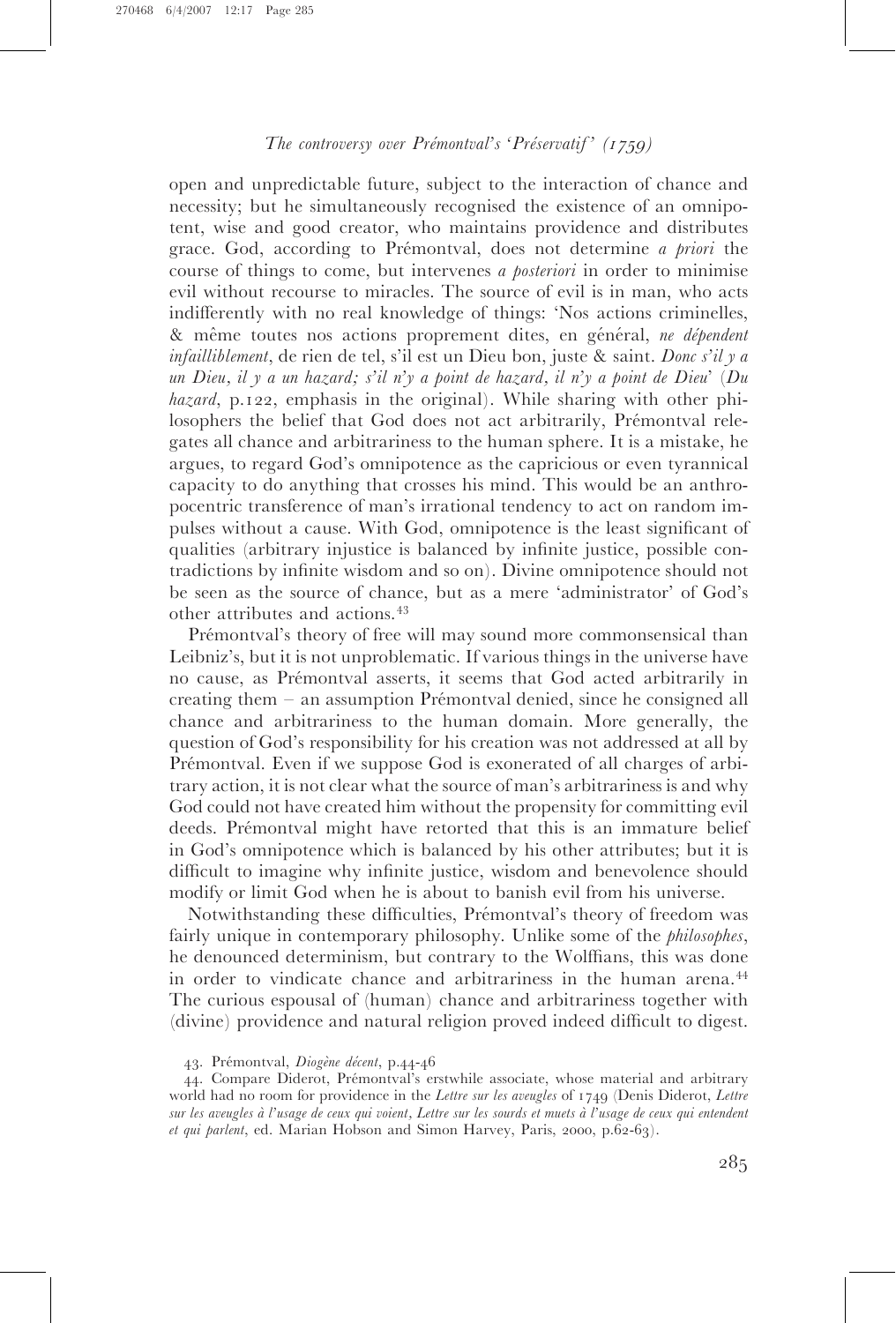As attested by most of the avertissements and introductions to the works Prémontval published in  $1754$  and  $1755$ , he was misinterpreted by both 'impious philosophers' and 'zealous theologians'.<sup>45</sup> These philosophical debates only deepened his sense of intellectual isolation and persecution in Berlin, a few years before the official edict against the *Préservatif*.

The common misunderstanding of Prémontval's writings had to do not only with their philosophical content. While Prémontval disagreed with Formey and his Wolffian peers on various philosophical issues, he seems to have shared their critique of the *philosophes*. This is a rare and perplexing stance for a mid-eighteenth-century philosopher: most contemporary thinkers aligned themselves either with the philosophes or with their critics, conservative or otherwise. The key to this difficulty may be found in a distinction between philosophical content and form. Formey and other Wolffians were alarmed by Prémontval's disparaging remarks on the Leibnizian concepts of freedom and pre-established harmony. In this respect, Prémontval seems almost one of the *philosophes*. In matters of form, however, Formey successfully adapted himself to the latest fashions in the publishing market, both materially (journals, abridged versions, translations and reviews) and stylistically (a light and playful prose peppered with references to sexual attraction). Prémontval, in contrast, seems to have been stuck in the seventeenth century, clinging to a rigid ideal of classicism and a literary canon rooted in the style of its great authors (Molière, Racine) and prescriptive grammarians (Vaugelas). Prémontval's critique of the philosophes concerned their allegedly superficial style much more than the content of their works, while Formey's concern with materialists and sceptics was content-orientated rather than stylistically minded.

It thus seems that neither Formey nor Prémontval suits the common images of eighteenth-century men of letters. Formey moulded his enlightened conservatism and Wolffian philosophy into the most fashionable literary devices; Prémontval rejected Leibniz and Wolff along with the philosophes, but despite their theoretical affinity he stood firmly against the littérateurs mondains, much closer to the érudits of the seventeenth century.

# iv. Language and cultural identity

Prémontval's vigorous critique of the Huguenots' language illustrates that he was apparently unaware of the significant role French played as one of the main constituents of their group identity. Throughout the eighteenth

<sup>45. &#</sup>x27;Pourquoi n'obtiens-je que des railleries & des marques de mépris pour toute réponse? Et c'est un pirrhonien que ce M. de Prémontval! C'est un home [sic] qui ne cherche qu'à tout détruire! C'est le plus dangereux incrédule qui fut jamais; dix \*\*\* sous un extérieur de religion et de décence!' (Prémontval, Du hazard, p.147). In a letter of 21 February 1754 to Baculard d'Arnaud in Paris, Prémontval asked his friend to find Parisian publishers for his *Diogène décent*, as he faced some difficulties in publishing this work and 'the more important' Du hazard in Berlin (Berlin, Staatsbibliothek, Preußischer Kulturbesitz, Darmstädter collection, H 1754, 2).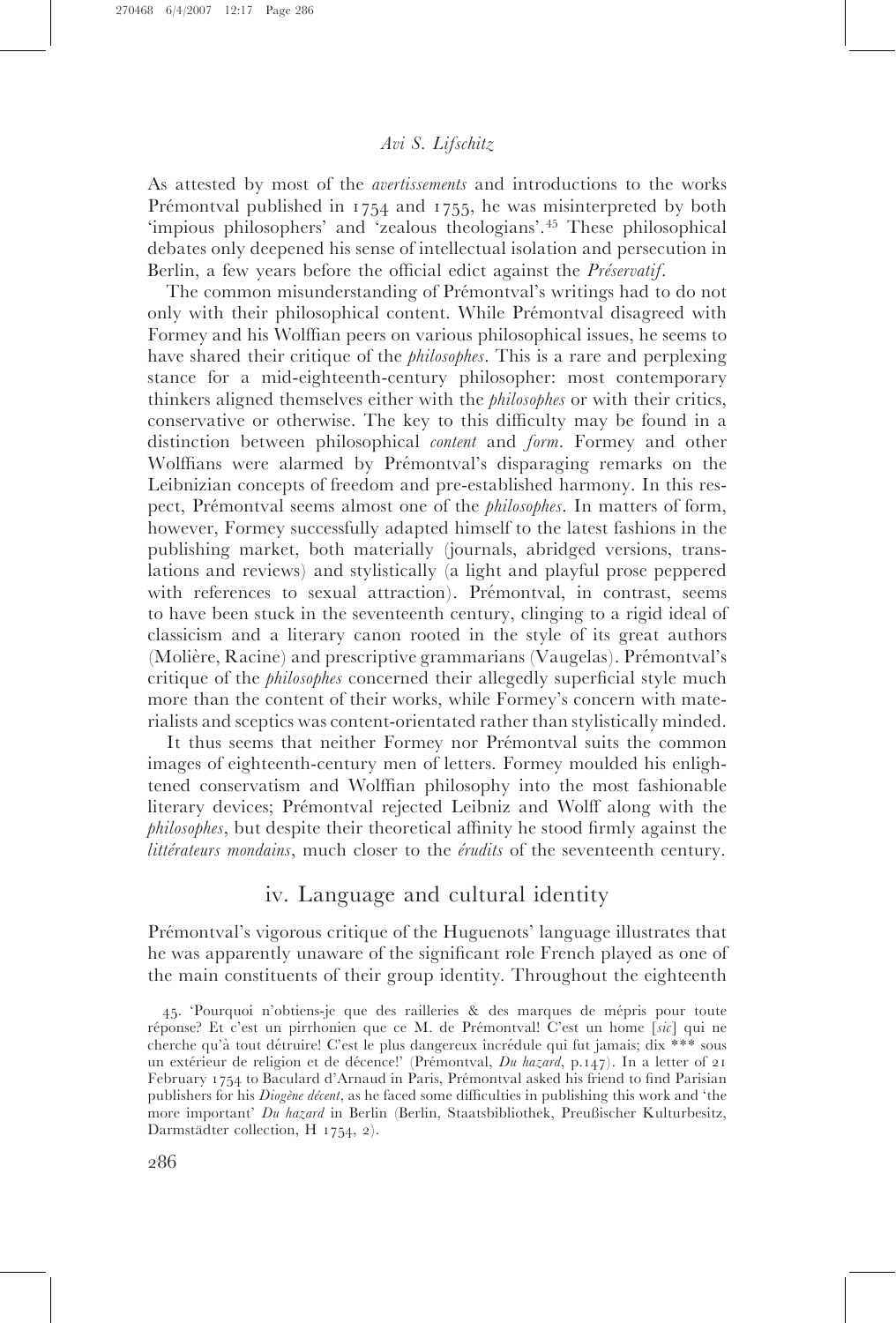century the percentage of German speakers in the French colony in Berlin soared due to social and commercial integration, but the privileges concerning French religious services, education in French and self-administration were closely guarded by local Huguenots. The pace of linguistic assimilation corresponded to the social stratification within the French colony. Because the court and the aristocracy enthusiastically adopted French culture, the higher ranks of the  $r \neq f \neq g \neq g$ , as well as scholars in the first generations of the Refuge, found it convenient to use their mother tongue in Prussia. The middle and lower classes were, however, forced to integrate more quickly into the local commercial and social life, thus acquiring German relatively early. German was taught, for example, in Huguenot charity schools, whereas students at the prestigious Collège  $français$  were instructed only in French and classical languages.<sup>46</sup>

The dialectic relation between the quick pace of social integration and the efforts to maintain a unique cultural identity came to the fore in the 1770s and 1780s, when Prémontval's concern with the corruption of a language away from its homeland was shared by Huguenots and foreign observers alike. It was only in 1774 that Huguenot pastors suggested that the language of instruction and certain services be changed into German, but already in the 1750s Voltaire perceived a certain style réfugié, an outdated French interspersed with provincial expressions. Mme de Staël (1766-1817), writing after the revocation of the Huguenots' privileges in Prussia, echoed some of these observations.<sup>47</sup>

Outside the Huguenot community, authors were tackling similar questions concerning French and German. Johann David Michaelis echoed Prémontval's complaints about the exaggerated influence of French in Germany, blaming mainly French-speaking German monarchs. In his review of parts 4 and 5 of Prémontval's Préservatif, Michaelis criticised Frederick II implicitly though sharply:

Die Ursachen sind lesenswürdig, und man möchte noch die hinzusetzen: es ist noch nicht gewöhnlich genug, bey der Erziehung im Deutschen Unterricht zu geben, unsere claßische Schriftsteller und Dichter mit der Jugend zu lesen, und sie im Schreiben des Deutschen zu üben. Dieser Fehler der Erziehung, der nach und nach bey Personen vom Mittelstande gebeßert wird, hat in den Palasten geherrschet: wenn der Prinz aber so sehr blos die Sprache des Pöbels weiß, daß er nichts gut geschriebenes im Deutschen, keinen erhabenen Dichter, keinen Haller lesen kann: so wird er seine Muttersprache, in der er nur das schlechte, und

<sup>46.</sup> Wilke, 'Die französische Kolonie', p.426-28.

<sup>47.</sup> Voltaire's observation is in the entry on Jacques Saurin in the preface to  $Du$  siècle de Louis XIV (M, vol.14, p.133). See also Staël, De l'Allemagne, ed. Simone Balayé, 2 vols, Paris, 1968, vol.1, p.135; Frédéric Hartweg, 'Les huguenots en Allemagne: une minorité entre deux cultures', in Le Refuge Huguenot, ed. Michelle Magdelaine and Rudolf von Thadden (Paris, 1985), p.191-211; and Manuela Böhm, 'Berliner Sprach-Querelen: ein Ausschnitt aus der Debatte über den style réfugié im 18. Jahrhundert', in Ein grofs vnnd narhafft haffen: Festschrift für Joachim Gessinger, ed. Elisabeth Berner, Manuela Böhm and Anja Voeste (Potsdam, 2005), p.103-15.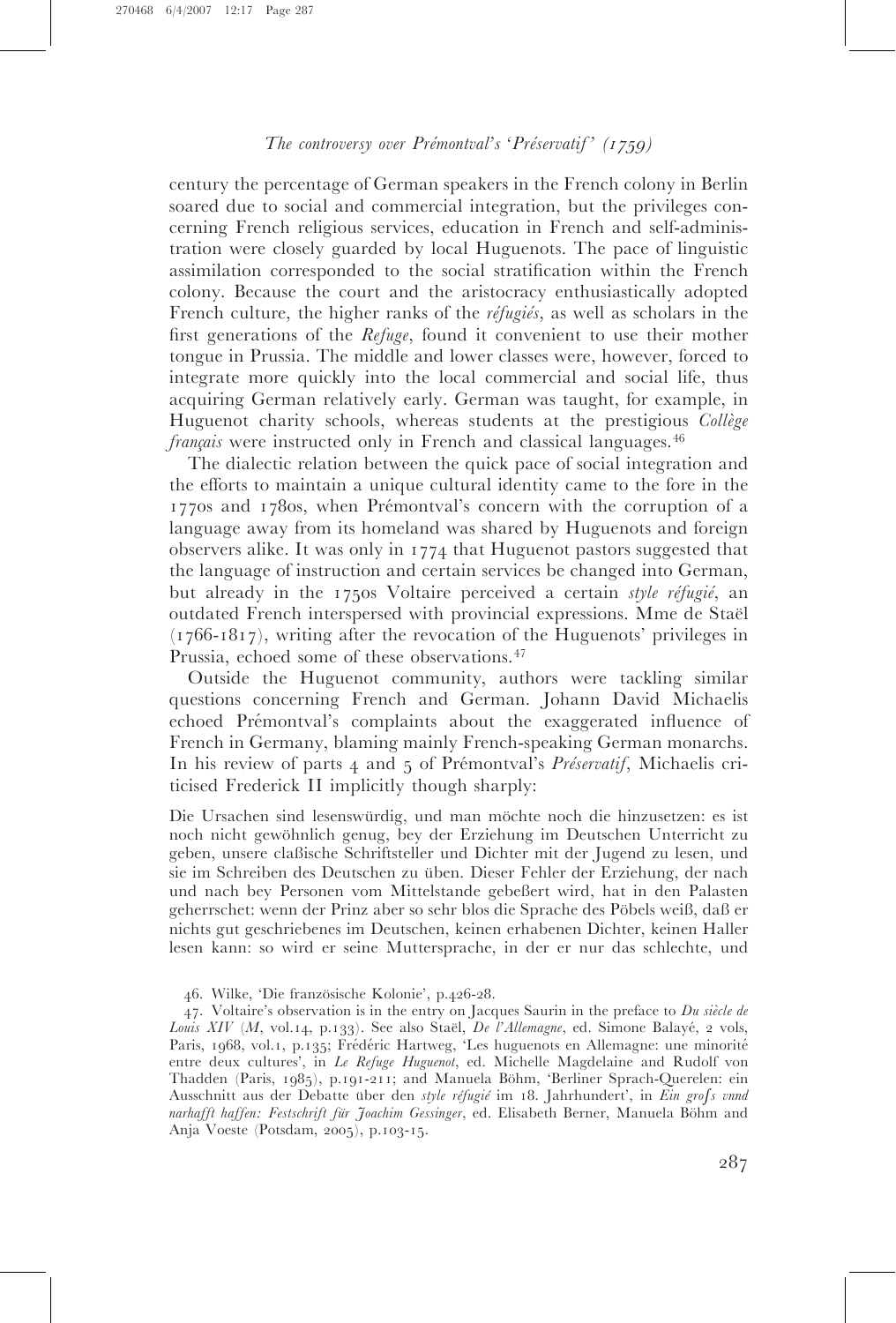höchstens die \*\*\*sche [sic] Muse des Gegenparnaß kennet, verachten, und sein Beyspiel wird am Hofe und im Kriegesheer ansteckend seyn.<sup>48</sup>

In his prize essay on the reciprocal influence of language and opinions, Michaelis emphasised several points shared with Prémontval. These included the arbitrariness of language which is always governed by common usage, the important role ascribed to classic authors in the codification of language and the significance of German and its cultivation.<sup>49</sup>

Similar ideas are perceptible in Moses Mendelssohn's (1729-1786) review of the Préservatif in the Berlin journal Briefe, die neueste Literatur betreffend. Mendelssohn noted that Prémontval preached against the neglect of the vernacular among aristocrats and men of letters 'with real German diligence'. However, he was offended by Prémontval's assertion that no regional dialect had been acknowledged by Germans as their literary language. Mendelssohn identified High German exclusively with the language of Saxony and Brandenburg-Prussia, and argued that excellent literature in the vernacular is more important than a national capital.<sup>50</sup> The abbe Denina (1731-1813), challenging French influence in late-eighteenth-century Prussia, regarded the Préservatif as Prémontval's best work.<sup>51</sup>

These reviews of the *Préservatif* reveal that Prémontval's quarrelsome periodical exerted, in a somewhat serendipitous manner, a significant influence upon thinkers who were concerned with the establishment of German as a literary language. Johann Gottfried Herder (1744-1803) was certainly one of these, and he was indeed well acquainted with Prémontval's works. Already in the first collection of his early fragments on German literature  $(1767)$ , Herder quoted Prémontval's 'not unjust' verdict on the relative merits of French.<sup>52</sup> Contemplating in 1769 his own contribution to the prize contest on the origin of language at the Berlin

48. Göttingische Anzeigen (1761-1762), vol.1, p.510 (22 May 1762): 'The reasons are worth reading, and one would like to add that it is not yet sufficiently customary to teach German as part of our education, to read our classic authors and poets with the young, and to practice with them the writing of German. This flaw of education, which is gradually being improved among the middle classes, dominates the palaces. When the prince knows only the language of the crowd, when he cannot read anything well-written in German, no sublime poet, no Haller; then he will despise his mother tongue, in which he recognises only the deficient, and at the most only the \*\*\* [sic] Muse of the Counter-Parnassus, and his example will be contagious in court and in the army.'

49. Johann David Michaelis, De l'influence des opinions sur le langage et du langage sur les opinions, translated by Jean Bernard Merian and André Pierre Le Guay de Prémontval (Bremen, George Louis Förster, 1762).

50. Moses Mendelssohn, Rezensionsartikel in Briefe, die neueste Literatur betreffend (1759-  $1765$ ), ed. Eva J. Engel (Stuttgart, 1991), p.262-63. On the metaphysical front, however, Mendelssohn avidly defended Leibniz and Wolff against Prémontval's critique.

51. Charles Jean Marie [Carlo] Denina, La Prusse littéraire sous Frédéric II, 3 vols (Berlin, H. A. Rottman, 1790-1791), vol.3, p.172.

52. 'Über die neuere deutsche Literatur', in Johann Gottfried Herder, Frühe Schriften 1764-1772, ed. Ulrich Gaier (Frankfurt am Main, 1985), p.256.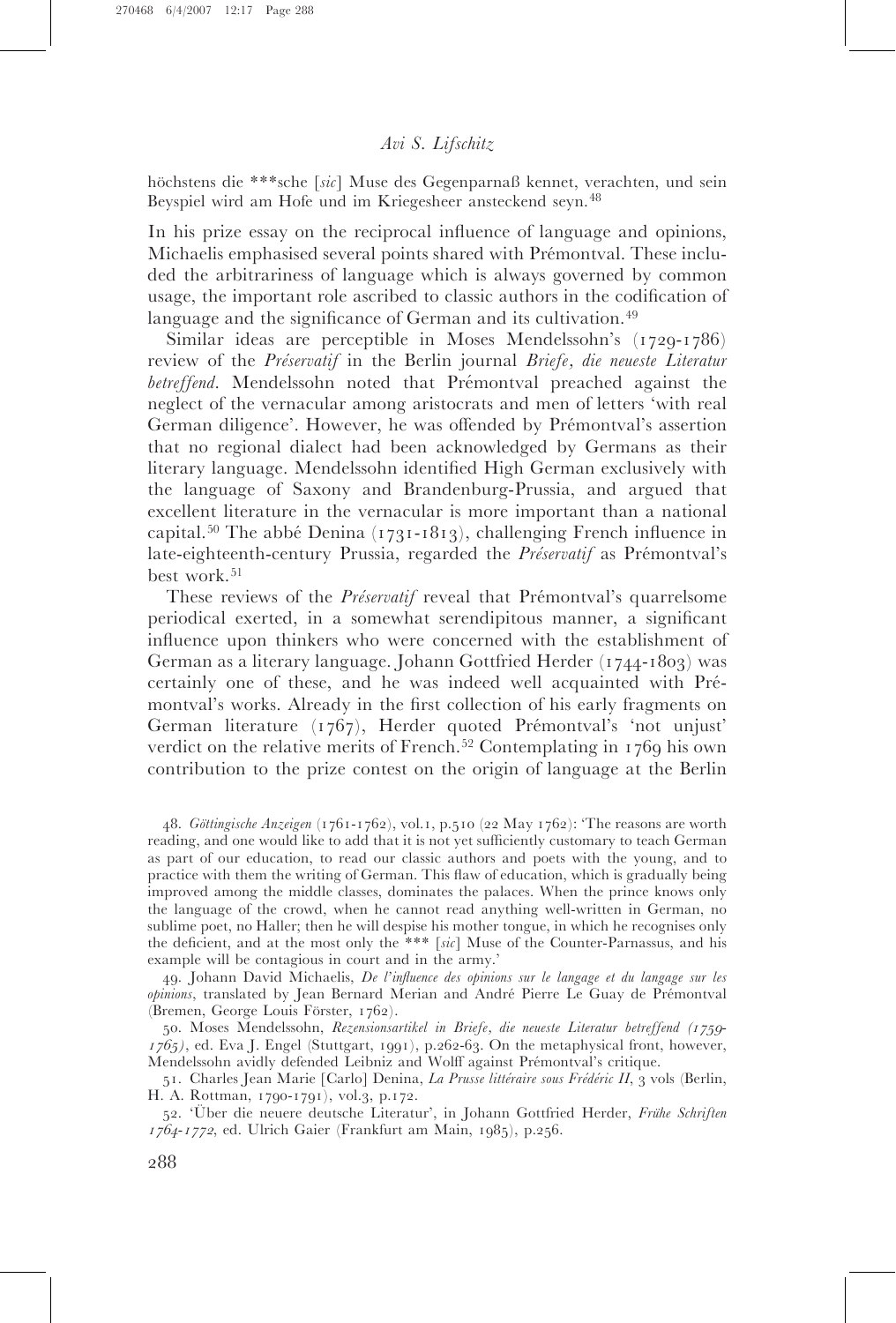Academy, Herder fiercely attacked Frederick II and his academicians. Though generally not impressed by the Berliners, he showed profound knowledge of their works. The only ones to prove somewhat useful, according to Herder, were the essays on language by Prémontval and Michaelis:

Seine Maupertuis, Premontvals, Formeis, d'Argens was für Philosophen? was haben sie für Schriften gekrönt? den Leibniz und Wolf nicht verstanden, und den Hazard eines Premontval, die Monadologie eines Justi,<sup>53</sup> den freien Willen eines Reinhards,<sup>54</sup> die Moralphilosophie und Kosmologie eines Maupertuis, den Styl eines Formei ausgebrütet. Was ist dieser gegen Fontenelle? was sind die Philosophen auch selbst mit ihrer schönen Schreibart gegen die Locke und Leibnitze? – Ueber die Sprachen sind sie nützlicher geworden. Michaelis, Premontval und die jetzige Aufgabe; aber doch Nichts grosses an Anstalt, und für ewige Ausführung.<sup>55</sup>

Categorically condemned by Herder, the Berlin Academy eventually bestowed its prestigious prize on the essay he wrote the next year. Even if they were 'not to serve as an eternal model', it is noteworthy that the theories of language propounded by Prémontval and Michaelis exerted a long-lasting influence upon Herder's views on German language and culture.<sup>56</sup> In his *Briefe zu Beförderung der Humanität* (1784), Herder translated a large section of Prémontval's essay Contre la gallicomanie (part of the  $Pr\acute{e}servati\acute{f}$ . Having introduced Prémontval as a French witness corroborating his own views of cultural domination, Herder concluded his translation of the *Préservatif* with a tribute: 'Eine viel tiefere Wunde hat uns die Gallikomanie (Franzosen-Sucht müßte sie Deutsch heißen) geschlagen, als der gute *Prémontval* angibt. An seinem Ort konnte er nicht mehr sagen, und hatte gewiß schon zu viel gesagt.'<sup>57</sup>

53. The prize essay of the 1747 contest on monadology.

54. The prize essay of the 1755 contest on Pope's (and implicitly on Leibniz's) optimism. A full list of the Academy's prize questions and the winners of its annual contests under Frederick II is available in Harnack, Geschichte, vol.2, p.305-309.

55. Herder, Journal meiner Reise im Jahr 1769; Pädagogische Schriften, ed. Rainer Wisbert (Frankfurt am Main, 1997), p.71: 'What sort of philosophers are his [Frederick II's] Maupertuis, Prémontvals, Formeys, d'Argens? What have they crowned as [prize-]essays? They did not understand Leibniz and Wolff and fostered the style of the Hazard by a Prémontval, the Monadology by a Justi, the Free Will by a Reinhard, the ethics and cosmology of a Maupertuis, and the style of a Formey. What is he [Formey] against Fontenelle? What are the philosophes themselves with their agreeable style against the Lockes and Leibnizs? – On languages they turned out to be more useful. Michaelis, Prémontval, and the current task [on the origin of language]; but still nothing of great measure and to serve as an eternal model.'

56. On Herder's adoption of elements of French theories in his prize essay on the origin of language, see Cordula Neis, Anthropologie im Sprachdenken des <sup>18</sup>. Jahrhunderts: die Berliner Preisfrage nach dem Ursprung der Sprache (1771) (Berlin and New York, 2003).

57. 'The Gallicomania (it should be called 'French addiction' in German) has wounded us much more deeply than the good Prémontval indicates. In his position he could say no more, and he had surely already said too much', 'Prémontval gegen die Gallikomanie und den falsch-französischen Geschmack', in Briefe zu Beförderung der Humanität, ed. Hans